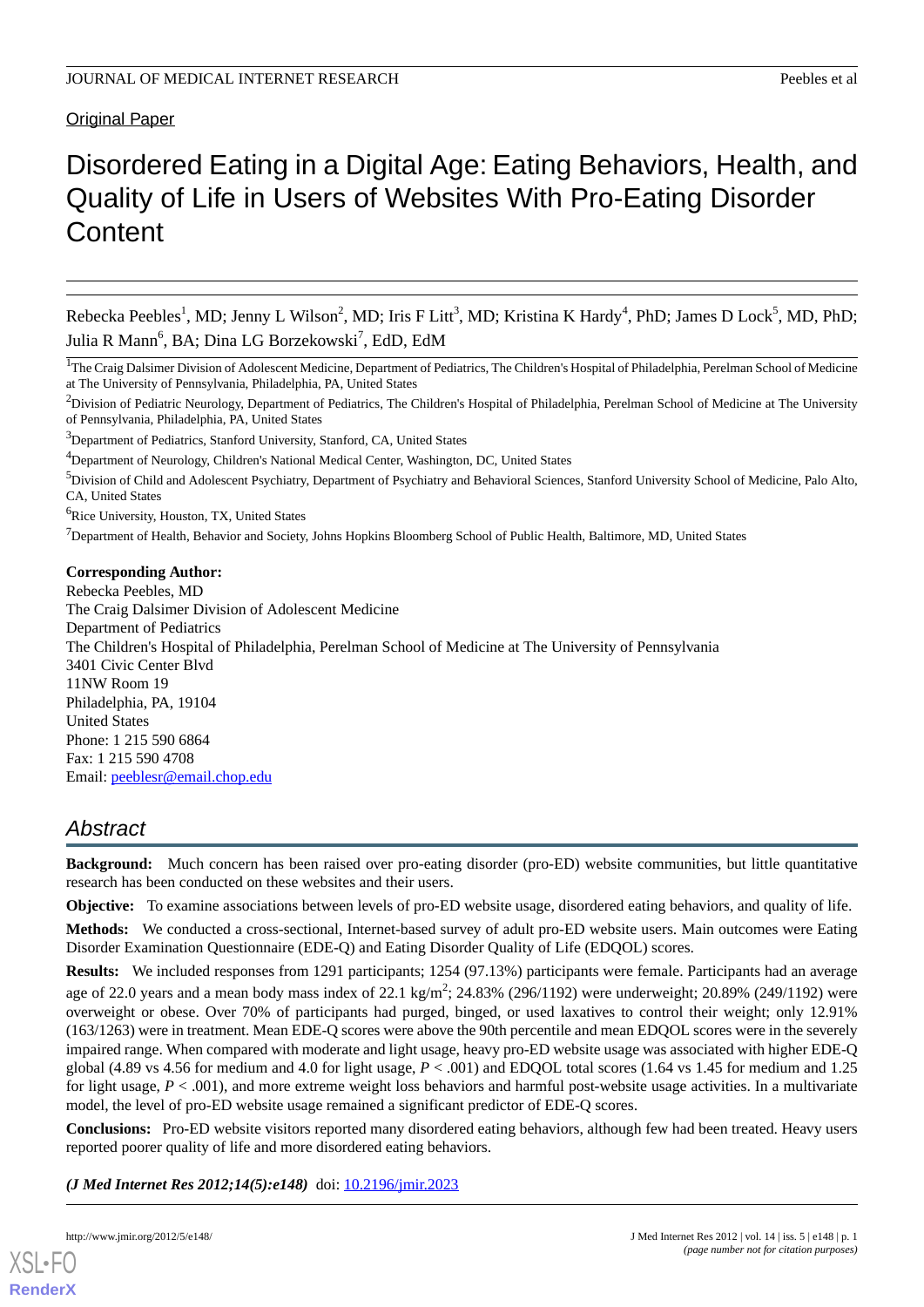#### **KEYWORDS**

Eating disorder; social network; anorexia nervosa; bulimia nervosa; pro-eating disorder website; pro-anorexia website; pro-bulimia website; pro-ED; pro-ana; pro-mia

# *Introduction*

The Internet offers numerous websites that can affect the health of vulnerable users. Of particular concern are pro-eating disorder (pro-ED) website communities (also called pro-anorexia or pro-ana, and pro-bulimia or pro-mia), where individuals may learn about, discuss, and reinforce disordered eating behaviors [[1\]](#page-14-0). Pro-recovery websites promote discussion more related to fighting an eating disorder, although online content can overlap between pro-recovery and pro-ED communities [\[2](#page-14-1)].

Content on pro-ED websites includes "thinspiration" (images or text for the purpose of inspiring weight loss), techniques to assist in weight loss, and interactive forums [[2](#page-14-1)[-6](#page-14-2)]. Some sites promote eating disorders as a lifestyle choice, offering encouragement for extreme dieting and exercise behaviors and assistance in avoiding detection by family and medical providers. Other websites aim to support visitors at various stages of illness, recognizing the dangers of disordered eating and offering content dedicated to treatment and recovery [[4\]](#page-14-3). See [Figure 1](#page-1-0) for an example of a mock website.

<span id="page-1-0"></span>**Figure 1.** Mock pro-eating disorder website with typical content.

These websites can have deleterious effects on the user [[7-](#page-14-4)[10\]](#page-14-5). Participants exposed to a pro-ED site for 25 minutes were more likely to show negative affect, perceive themselves as heavier, and exercise or think about weight [[11\]](#page-14-6). Pro-ED visitors have also displayed higher body dissatisfaction, restriction, and bulimic activity than controls [[12\]](#page-14-7). A pilot study of 76 adolescents who had been in treatment for an eating disorder found that over a third had visited pro-ED sites. Practically all (96%) of these pro-ED website users reported learning new weight loss or purging techniques from the sites [\[1](#page-14-0)].

Great concern has been raised over pro-ED websites; however, relatively little is known about their users. No study has examined a large group of pro-ED website users from a clinical perspective, nor have associations between disordered eating patterns and escalating levels of site visitation been described. The purpose of this study was to examine the demographics, media use patterns, and eating behaviors of pro-ED website visitors, and the degree to which website usage correlates with disease severity and quality of life.

• Home Page

- Information
	- Anorexia
	- $\blacksquare$  Bulimia
- $\blacksquare$  BMI Calculator
- Calorie Calculator
- $\blacksquare$  Links
- Diet Plans
- Community
	- Forums
	- Guestbook
- $\blacksquare$  About Me

# About My Site

I hope that those who currently have eating disorders can find love and support here. This is meant to be a place of understanding and acceptance.



Artwork

Photos

# DISCLAIMER

This is a pro-Ana, pro-ED site made to support people who already have an eating disorder. Please do not come here to criticize or judge. If you have come here in hopes of developing an eating disorder, you should leave right now. Eating disorders are not cool or glamorous. They are not a quick fix. They are not a diet. They are a living, breathing hell. So please, I beg you, don't let this monster into your life.

Tips and Tricks<br>Click Here

Quotes

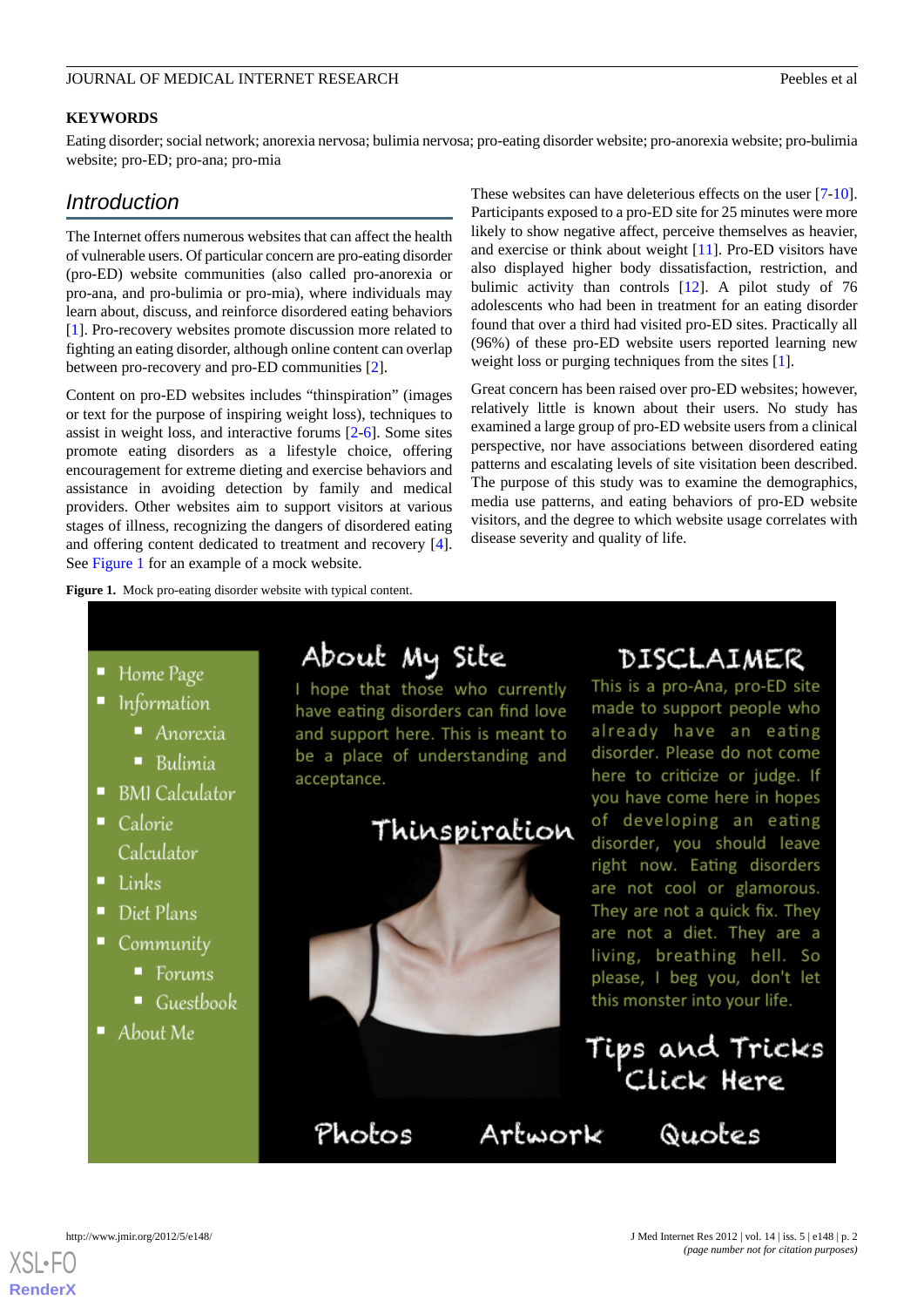# *Methods*

We recruited adult users of websites with pro-ED content via a dedicated link established on identified websites. All protocols were approved by the Stanford University Panel on Medical Research in Human Subjects, Stanford, CA, USA, and were compliant with the Health Insurance Portability and Accountability Act of 1996. Informed consent was obtained from all participants.

#### **Website Search and Inclusion**

We developed a comprehensive new methodology to access users from a broad spectrum of websites with pro-ED content. We searched Google and Yahoo!, entering the keywords "pro-ana" and "pro-mia". All 700 URL addresses on the first 35 pages of search results for either engine were examined. Websites were included if they displayed any of the following: (1) a declaration that the website was pro-ED, (2) a disclaimer or warning to stay away from the site if the visitor was in

recovery or did not have an eating disorder, (3) the term thinspiration, or (4) information on disordered eating behaviors in a framework intended to inform the disorder (tips and techniques). We further searched these websites for links to similar sites. These second-generation websites were also examined and included if they met the above criteria. Additionally, we searched the three most popular open social networking sites as determined by comscore Media Metrix [\[13](#page-14-8)] for the keywords pro-ana, ana, pro-mia, and mia. Webrings (collections of related websites) or interest groups found in these searches were included if they met the inclusion criteria and had at least 500 members.

Our methods involved no deception. Only English-language sites with active participation or updates within the last 12 months were included. Websites or webrings were excluded if their maintainers indicated that they were less than 18 years of age or did not wish to be involved in research. [Figure 2](#page-2-0) details the search results.

<span id="page-2-0"></span>Figure 2. Website search results. <sup>a</sup> First 35 pages of results included. <sup>b</sup> Groups with 500 or more members included. <sup>c</sup> Included in this category are pro-ED (eating disorder) sites under construction with little ED content, pro-ED sites no longer containing content because maintainer went into recovery, sites with primarily non-ED-related content, and sites containing only links to other sites.



<sup>a</sup>First 35 pages of results included

<sup>b</sup>Groups with 500 or more members included

<sup>c</sup>Included in this category are pro-ED sites "under construction" with little ED content, pro-ED sites no longer containing content because maintainer went into recovery, sites with primarily non-ED related content, and sites containing only links to other sites.

#### **Recruitment**

[XSL](http://www.w3.org/Style/XSL)•FO **[RenderX](http://www.renderx.com/)**

We contacted the maintainers of 296 websites, describing the study and its purpose, and asking maintainers to post a link to our study website, which described both the study and the online survey. Participation time was described as 30–40 minutes. On

entering the study site, potential participants were asked to confirm that they were over 18 years of age and to give informed consent before being directed to the survey. No incentives were used to encourage participation. No identifiers were collected and no cookies were used. IP addresses were not tracked or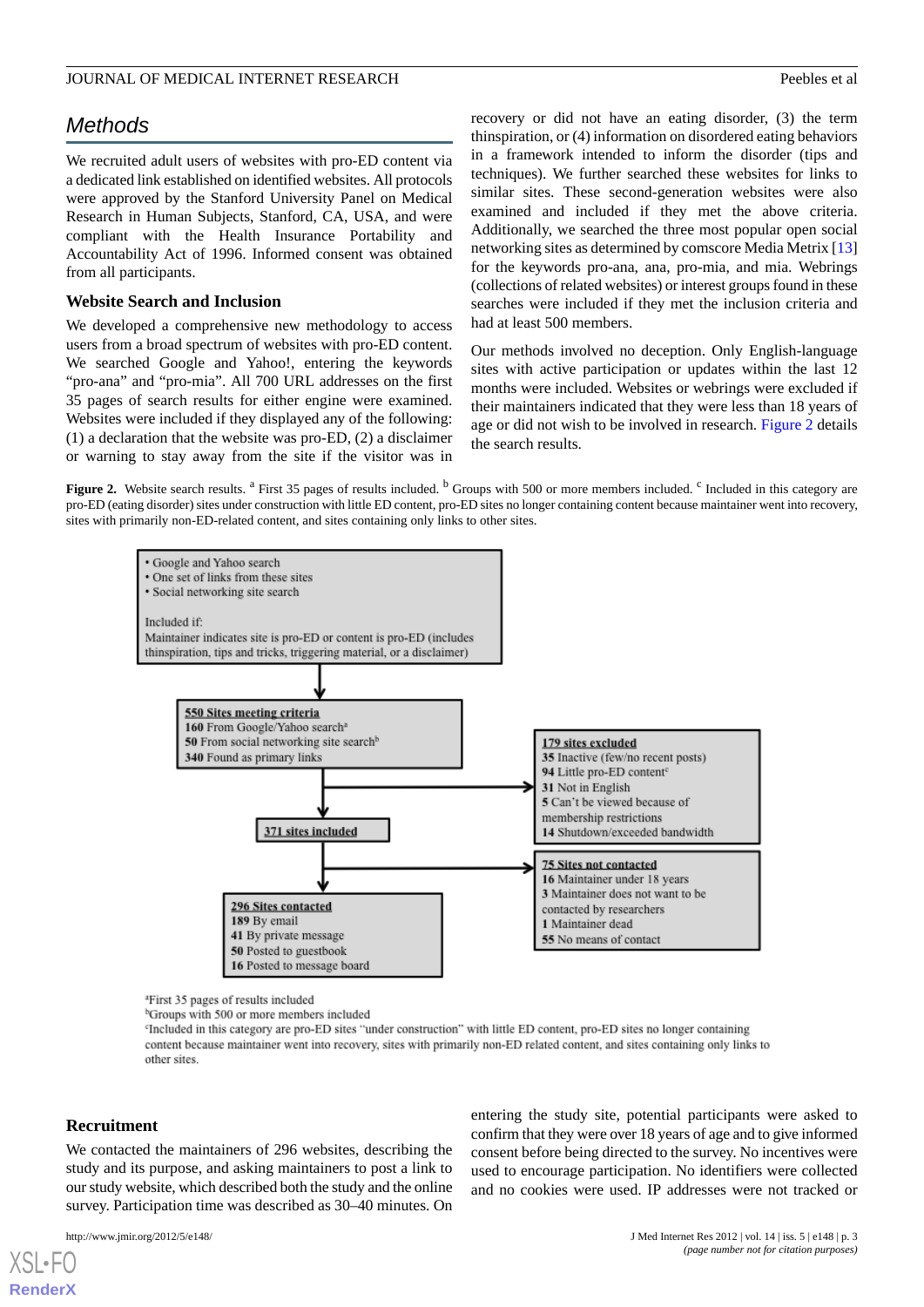limited in their responses. Participants were able to contact the study researchers via email. Survey responses were entered online and automatically captured into a data file.

#### **Survey**

Our online survey contained 193 items, covering demographics, self-reported heights and weights, disordered eating, quality of life, treatment history, overall health, self-harm, and website usage of both pro-ED and pro-recovery websites (see [Multimedia Appendix 1](#page-13-0)). Participants were asked to self-designate their race or ethnicity according to categories defined by the US National Institutes of Health. The Eating Disorder Examination Questionnaire (EDE-Q) assessed the degree of disordered eating and thoughts [[14\]](#page-14-9), the core set of the US Centers for Disease Control and Prevention's (CDC) Health-Related Quality of Life Healthy Days Measure [[15\]](#page-14-10) was used as a generic quality-of-life measure, and the Eating Disorder Quality of Life (EDQOL) measure [[16\]](#page-14-11) assessed eating disorder-specific health-related quality of life. Finally, we adapted a survey that our team had previously used to evaluate pro-ED and pro-recovery website usage [[1\]](#page-14-0). Participants were also asked if they lied on the survey, and if so, these responses were excluded from analyses. The survey was piloted within all members of the research team to be certain it was functional online prior to fielding the questionnaire.

#### **Outcome Measures**

Main outcome measures were scores on the EDE-Q and EDQOL. Secondary outcomes were the number of unhealthy days on the Healthy Days Measure and common indicators of health in patients with an eating disorder, such as history of admission to hospitalization, osteopenia, or missed menses. The predictor variable for all primary analyses was the level of pro-ED website usage.

#### **Weight Calculations**

We calculated body mass index (BMI) using participants' self-reported heights and weights, using the equation BMI = weight in kilograms/(height in meters)<sup>2</sup>. Reported BMI values were divided by a median BMI of 21.7 for women and 23.0 for men, based on growth charts developed by the CDC [[17\]](#page-14-12), to obtain percentages of median body weight for each participant. Participants were asked for their highest and lowest weights and ages at those times, and definitions of overweight and obesity at those times followed CDC guidelines for children and adults.

#### **Statistics**

We used standard descriptive and frequency testing to describe the data. Associations were assessed using chi-square testing, Student *t* test, Pearson correlations, and analysis of variance, followed by Tukey test for post hoc comparisons. Multivariate regression analyses were used to stratify factors predictive of disordered eating behaviors and impaired quality of life.

Responses were not weighted in any manner. Significance level was set at .05. Statistical analysis was conducted using SPSS 19.0 (IBM Corporation, Somers, NY, USA).

# *Results*

#### **Response Rate**

While nonresponse bias cannot be assessed in anonymous online surveys, we compared the number of visits (hits) to the study website with the number of completed questionnaires to determine a proxy response rate. Over a 10-week period between May and July 2006, there were 3341 hits to our study website and 1456 completed surveys, resulting in a proxy response rate of 43.58%.

Our final analysis included data from 1291 participants, representing 38.64% of initial survey site hits. A total of 227 participants admitted to lying on the survey (15.59% of respondents). Of these, we excluded 165 from analyses because they lied about their age  $(n = 127)$  or reported being less than 18 years of age ( $n = 38$ ). Of those remaining, 70 reported lying about their weight, so we did not analyze their heights and weights. A total of 18 lied about something other than age and weight, with 13 stating that they had done their best to be truthful but had estimated some answers. The remaining 5 lied on very specific portions of the survey, so we excluded answers to those corresponding questions. We discovered no duplicate responses on analyses. One respondent gave nonsensical responses and was excluded.

With regard to the completeness of responses in crucial data on primary predictor and outcome variables, only 1.63% ( $n = 21$ ) responses were "break-offs" (surveys with less than 50% of questions answered), and another  $3.72\%$  (n = 48) were partially complete (50%-80% of questions answered), according to standard definitions of these values in survey reporting as defined by the American Association for Public Opinion Research [\[18](#page-14-13)].

#### **Characteristics of Website Users**

[Table 1](#page-4-0) describes clinical and demographic characteristics reported by participants at the time of the survey, disordered eating behaviors, and views on their own health. Many reported being overweight (282/1188, 23.73%) or obese (406/1188, 34.17%) in the past, with a mean %median BMI at their highest weight of 128.59% (range 70–298, SD 32.71). The mean %median BMI at the lowest reported weight was 88.6% (range 44–233, SD 19.0). While many (800/924, 86.6%) self-diagnosed an eating disorder, 67.62% (873/1291) had never been in treatment, 87.09% (1100/1263) were not currently being treated, and 39.20% (499/1273) had ever had a formal diagnosis of an eating disorder. Underweight participants were more likely to have been treated than normal-weight or overweight respondents  $(41.6\% \text{ vs } 30.4\% \text{ or } 24.9\%, \chi^2_{2} = 18.9, P < .001).$ 

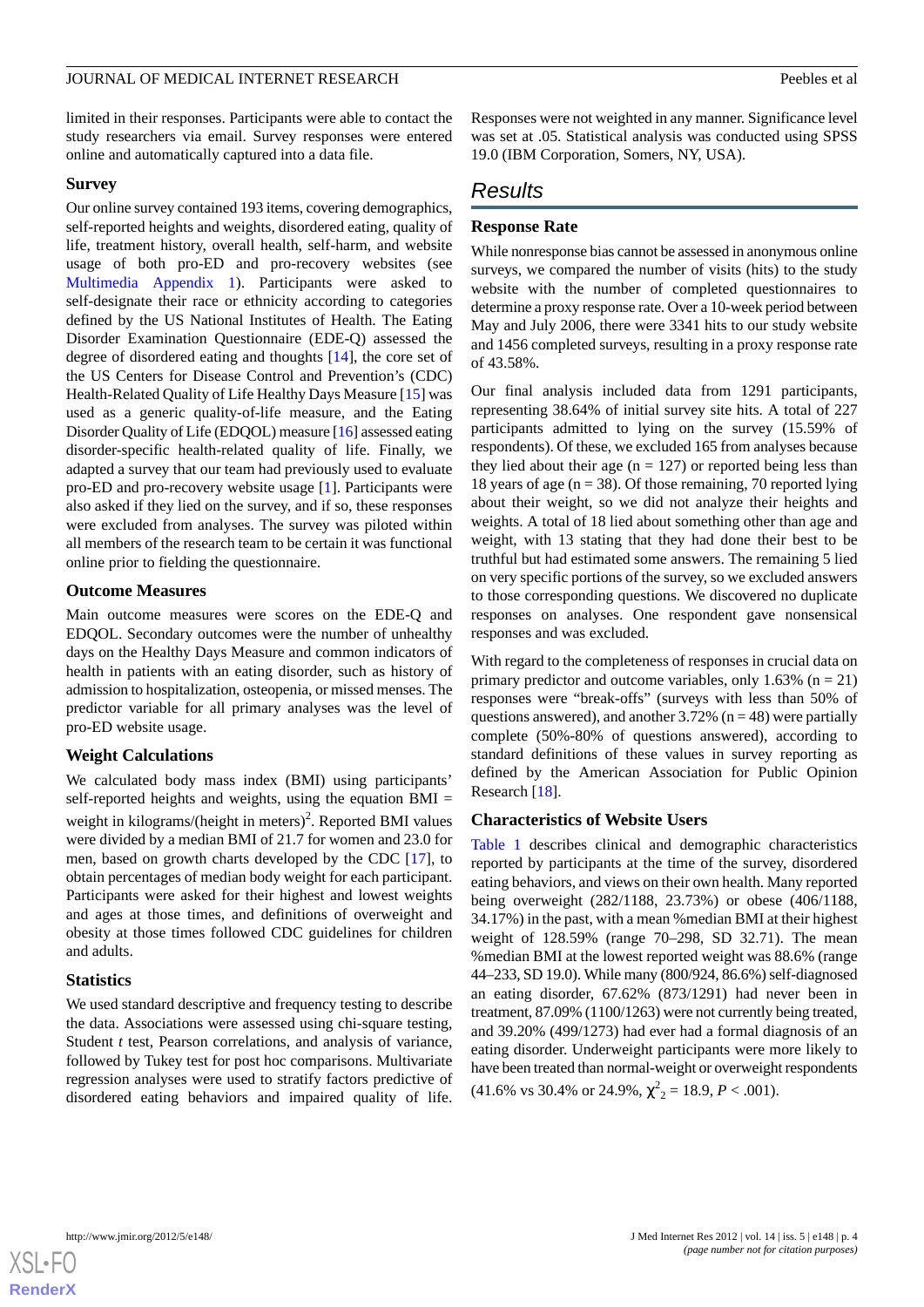#### <span id="page-4-0"></span>**Table 1.** Clinical and demographic characteristics of study participants  $(N = 1291)$ .

| Characteristic                                           | n              | $\%$      | Mean  | ${\rm SD}$ | Range         |
|----------------------------------------------------------|----------------|-----------|-------|------------|---------------|
| Age (years)                                              | 1260           |           | 22    | 5.1        | $18 - 55$     |
| <b>Gender (n=1291)</b>                                   |                |           |       |            |               |
| Female                                                   | 1254           | 97.13     |       |            |               |
| Male                                                     | 37             | 2.87      |       |            |               |
| Ethnicity (n=1291)                                       |                |           |       |            |               |
| White                                                    | 1100           | 85.21     |       |            |               |
| Hispanic/Latino                                          | 63             | 4.88      |       |            |               |
| Asian                                                    | 35             | 2.71      |       |            |               |
| African American or black                                | 30             | 2.32      |       |            |               |
| American Indian/Alaskan Native                           | 17             | 1.32      |       |            |               |
| Native Hawaiian/Pacific Islander                         | $\overline{4}$ | 0.31      |       |            |               |
| Other                                                    | 30             | 2.32      |       |            |               |
| Marital status (n=1285)                                  |                |           |       |            |               |
| Married                                                  | 134            | 10.38     |       |            |               |
| Unmarried                                                | 1151           | 89.16     |       |            |               |
| Employment/student status (n=1284)                       |                |           |       |            |               |
| Student                                                  | 758            | 58.71     |       |            |               |
| Employed                                                 | 360            | 27.89     |       |            |               |
| Combined employed/student                                | 37             | 2.87      |       |            |               |
| Unemployed and not a student                             | 129            | $10.00\,$ |       |            |               |
| BMI <sup>a</sup> (kg/m <sup>2</sup> )                    | 1192           |           | 22.1  | 5.7        | $12.1 - 59.0$ |
| %Median body weight                                      | 1192           |           | 101.9 | 26.4       | 56-272        |
| Weight class by CDC $b$ criteria (n=1192)                |                |           |       |            |               |
| Underweight (BMI <18.5)                                  | 296            | 24.83     |       |            |               |
| Normal weight (BMI 18.5-24.9)                            | 647            | 54.28     |       |            |               |
| Overweight (BMI 25-29.9)                                 | 148            | 12.42     |       |            |               |
| Obese (BMI $\geq 30$ )                                   | 101            | 8.47      |       |            |               |
| $EDc$ diagnosis if formally diagnosed (n=498)            |                |           |       |            |               |
| Anorexia nervosa                                         | $225\,$        | 45.2      |       |            |               |
| Bulimia nervosa                                          | 104            | 20.9      |       |            |               |
| EDNOS <sup>d</sup>                                       | 151            | 30.3      |       |            |               |
| Binge eating disorder                                    | 8              | 1.6       |       |            |               |
| Did not specify                                          | $\mathbf{1}$   | 0.2       |       |            |               |
| Age at dieting onset (years)                             | 1236           |           | 13    | 3.7        |               |
| Age at ED onset (years)                                  | 1031           |           | 14.3  | 3.7        | $3 - 40$      |
| Disease duration (years)                                 | 1006           |           | 7.6   | 5.6        | $0 - 43$      |
| Activities in the last month                             |                |           |       |            |               |
| Counting of calories, fat, or carbohydrates $(n = 1265)$ | 1169           | 92.41     |       |            |               |
| Compulsive exercise $(n = 1260)$                         | 965            | 76.59     |       |            |               |
| Secretive eating $(n = 1270)$                            | 952            | 74.96     |       |            |               |
| <b>Purging</b>                                           |                |           |       |            |               |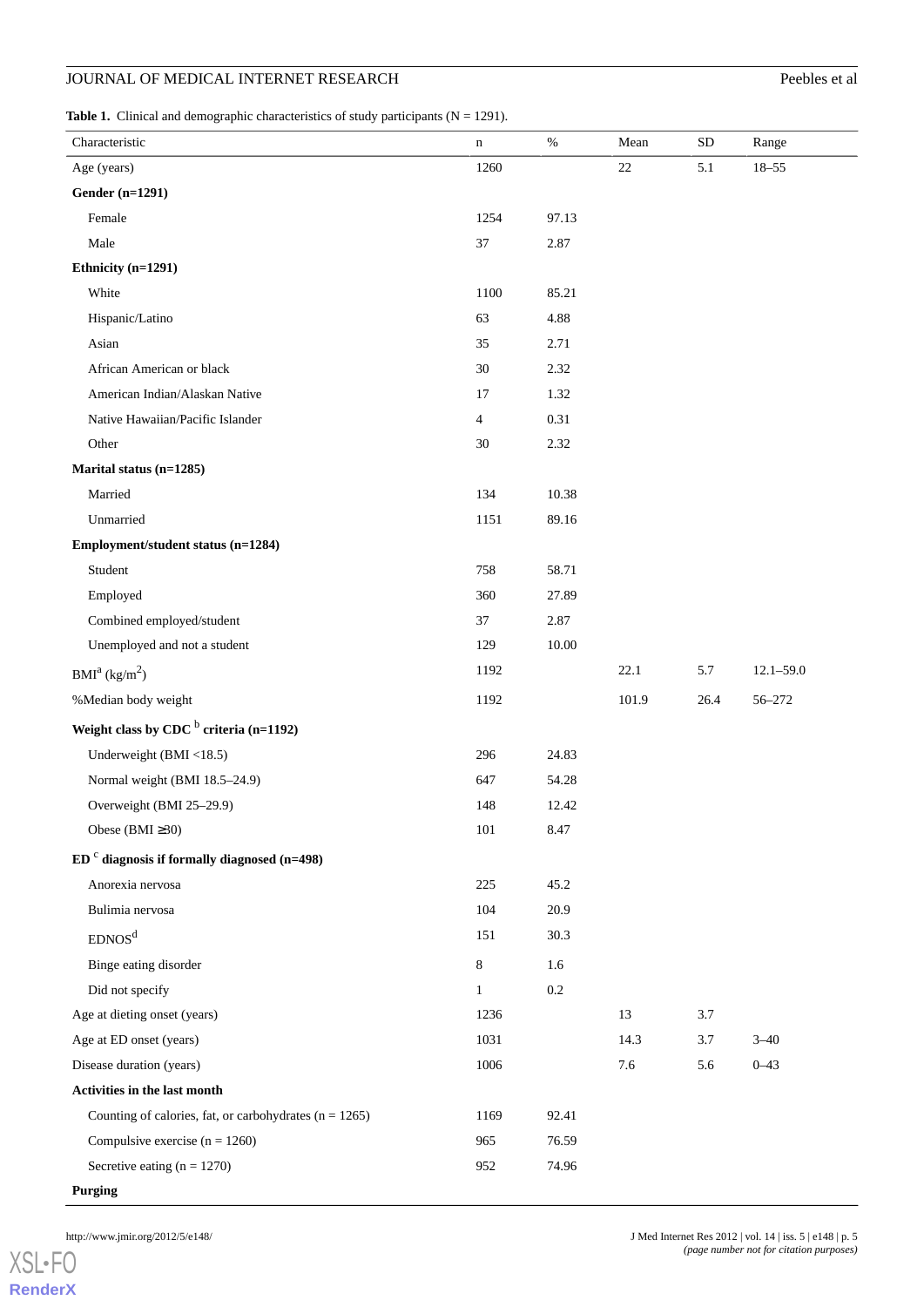| Characteristic                                        | $\mathbf n$ | $\%$  | Mean | ${\rm SD}$ | Range        |  |
|-------------------------------------------------------|-------------|-------|------|------------|--------------|--|
| Ever $(n = 1269)$                                     | 969         | 76.36 |      |            |              |  |
| Last month $(n = 1251)$                               | 717         | 57.31 |      |            |              |  |
| Age at onset                                          | 964         |       | 15.9 | $3.8\,$    | $6 - 40$     |  |
| <b>Binge eating</b>                                   |             |       |      |            |              |  |
| Ever $(n = 1269)$                                     | 1068        | 83.96 |      |            |              |  |
| Last month ( $n = 1271$ )                             | 843         | 66.33 |      |            |              |  |
| Age at onset                                          | 1019        |       | 14.5 | $3.8\,$    | $3 - 35$     |  |
| <b>Laxative use</b>                                   |             |       |      |            |              |  |
| Ever $(n = 1273)$                                     | 700         | 54.99 |      |            |              |  |
| Last month ( $n = 1264$ )                             | 443         | 35.05 |      |            |              |  |
| Age at onset                                          | 672         |       | 17.6 | 3.9        | $10 - 40$    |  |
| Diet pill use                                         |             |       |      |            |              |  |
| Ever $(n = 1271)$                                     | 917         | 72.15 |      |            |              |  |
| Last month ( $n = 1265$ )                             | 551         | 43.66 |      |            |              |  |
| Age at onset                                          | 909         |       | 17.1 | 3.5        | 10-48        |  |
| Used >7 times per week                                | 602         | 65.9  |      |            |              |  |
| Age at first ED treatment (years)                     | 402         |       | 17.4 | 3.9        | $7.0 - 38.0$ |  |
| <b>Admission to hospitalization</b>                   |             |       |      |            |              |  |
| In past 30 days $(n = 1243)$                          | 20          | 1.61  |      |            |              |  |
| Ever $(n = 1253)$                                     | 170         | 13.57 |      |            |              |  |
| Missed menses in last year $(n = 1238)$               |             |       |      |            |              |  |
| None                                                  | 472         | 38.13 |      |            |              |  |
| $<3\,$                                                | 248         | 20.03 |      |            |              |  |
| $\geq$ 3                                              | 358         | 28.92 |      |            |              |  |
| None, but I am on the pill                            | 148         | 11.95 |      |            |              |  |
| I have never had a period                             | 12          | 0.97  |      |            |              |  |
| Diagnosis of low bone density ( $n = 1183$ )          | $110\,$     | 9.30  |      |            |              |  |
| <b>Mental health diagnoses</b>                        |             |       |      |            |              |  |
| Depression ( $n = 1271$ )                             | 748         | 58.85 |      |            |              |  |
| Anxiety ( $n = 1271$ )                                | 530         | 41.70 |      |            |              |  |
| $ADHDe$ (n = 1264)                                    | 136         | 10.76 |      |            |              |  |
| Other $(n = 1121)$                                    | 367         | 32.74 |      |            |              |  |
| Ever treated with psychiatric medication $(n = 1259)$ | 648         | 51.47 |      |            |              |  |
| Self-harm                                             |             |       |      |            |              |  |
| In last 30 days $(n = 1270)$                          | 454         | 35.75 |      |            |              |  |
| Ever $(n = 1271)$                                     | 988         | 77.73 |      |            |              |  |
| Cutting $(n = 1291)$                                  | 841         | 65.14 |      |            |              |  |
| Burning ( $n = 1291$ )                                | 285         | 22.08 |      |            |              |  |
| Scratching ( $n = 1291$ )                             | 558         | 43.22 |      |            |              |  |
| Other $(n = 1291)$                                    | 351         | 27.18 |      |            |              |  |
| Views on own health $(n = 1257)$                      |             |       |      |            |              |  |
| Eating disordered by choice                           | 389         | 30.95 |      |            |              |  |
|                                                       |             |       |      |            |              |  |

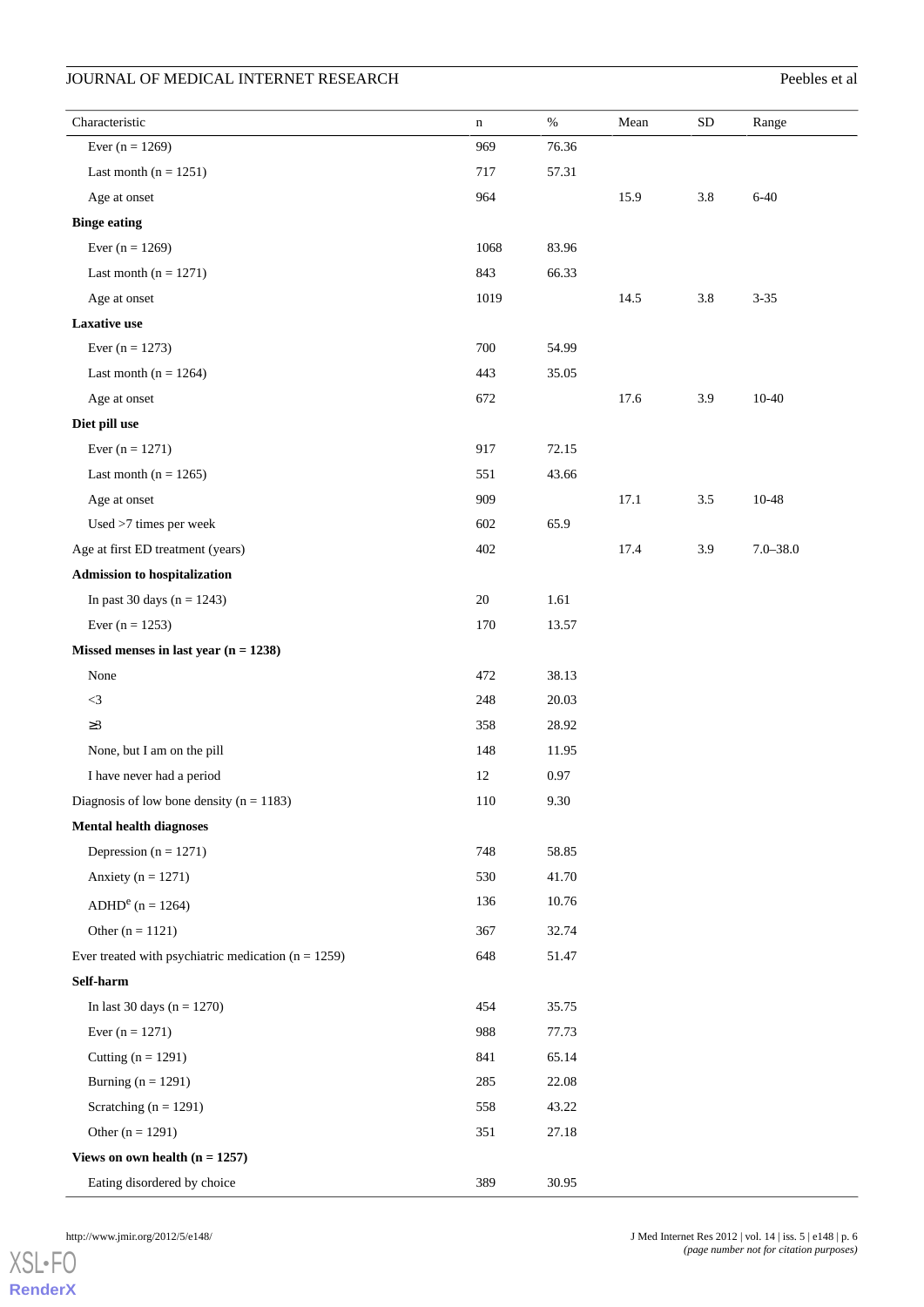| Characteristic                       | n   | %     | Mean | SD | Range |
|--------------------------------------|-----|-------|------|----|-------|
| Sick                                 | 320 | 25.46 |      |    |       |
| Recovering or trying to recover      | 159 | 12.65 |      |    |       |
| Healthy                              | 140 | 11.14 |      |    |       |
| Other or combination of above        | 251 | 19.97 |      |    |       |
| Support pro-ED movement $(n = 1227)$ |     |       |      |    |       |
| Completely or very much              | 539 | 43.93 |      |    |       |
| A little bit or somewhat             | 487 | 39.69 |      |    |       |
| Not at all                           | 201 | 16.38 |      |    |       |

 $a$  Body mass index (kg/m<sup>2</sup>).

<sup>b</sup> US Centers for Disease Control and Prevention.

<sup>c</sup> Eating disorder.

<sup>d</sup> Eating disorder not otherwise specified.

<sup>e</sup> Attention deficit/hyperactivity disorder

Mean scores on EDE-Q subscale and global scores exceeded the 90th percentile for young adult female norms. Mean scores on subscales were 4.56 (SD 1.25, 95–99 percentile) for Restraint, 3.83 (SD 1.29, 95–99 percentile) for Eating Concern, 5.18 (SD 0.94, 90–95 percentile) for Shape Concern, and 4.86 (SD 1.07, 95–99 percentile) for Weight Concern. The EDE-Q global score showed significant pathology with a mean of 4.61 (SD 0.96, 95–99 percentile).

On the CDC Healthy Days Measure, 5.23% (67/1280) indicated their health was poor, 24.14% (309/1280) fair, 39.61% (507/1280) good, 22.42% (287/1280) very good, and 8.59% (110/1280) excellent. Despite these encouraging answers, participants reported a mean of 6.5 (SD 7.8) physically unhealthy days in the past month, 18.4 mentally unhealthy days (SD 9.9), and 21.1 (SD 9.9) unhealthy days overall. On average, participants reported 7.5 (SD 8.3) days in which their activity was limited in the last month. Moreover, 24.00% (248/1033) reported they had to stop school, and 17.49% (192/1098) needed to stop working in the past because of their eating disorder. As well, 38.06% (427/1122) spent less time on their school or work, 36.10% (422/1169) spent less time in recreational activities, and 58.70% (725/1235) spent less time with friends over the past month, owing to their eating disorder.

EDQOL subscales were all in the severely impaired range, with participants demonstrating a mean psychological score of 2.78 (SD 0.74), physical/cognitive score of 1.97 (SD 0.87), financial score of 0.55 (SD 0.82), and work/school score of 0.63 (SD 0.81). Overall, the global quality-of-life score on this measure was 1.49 (SD 0.60), also in the severely impaired range.

The reported average age at onset of visiting pro-ED websites was higher than the reported age at onset of other disordered eating behaviors and years after participants felt their eating disorder had begun ([Figure 3\)](#page-7-0).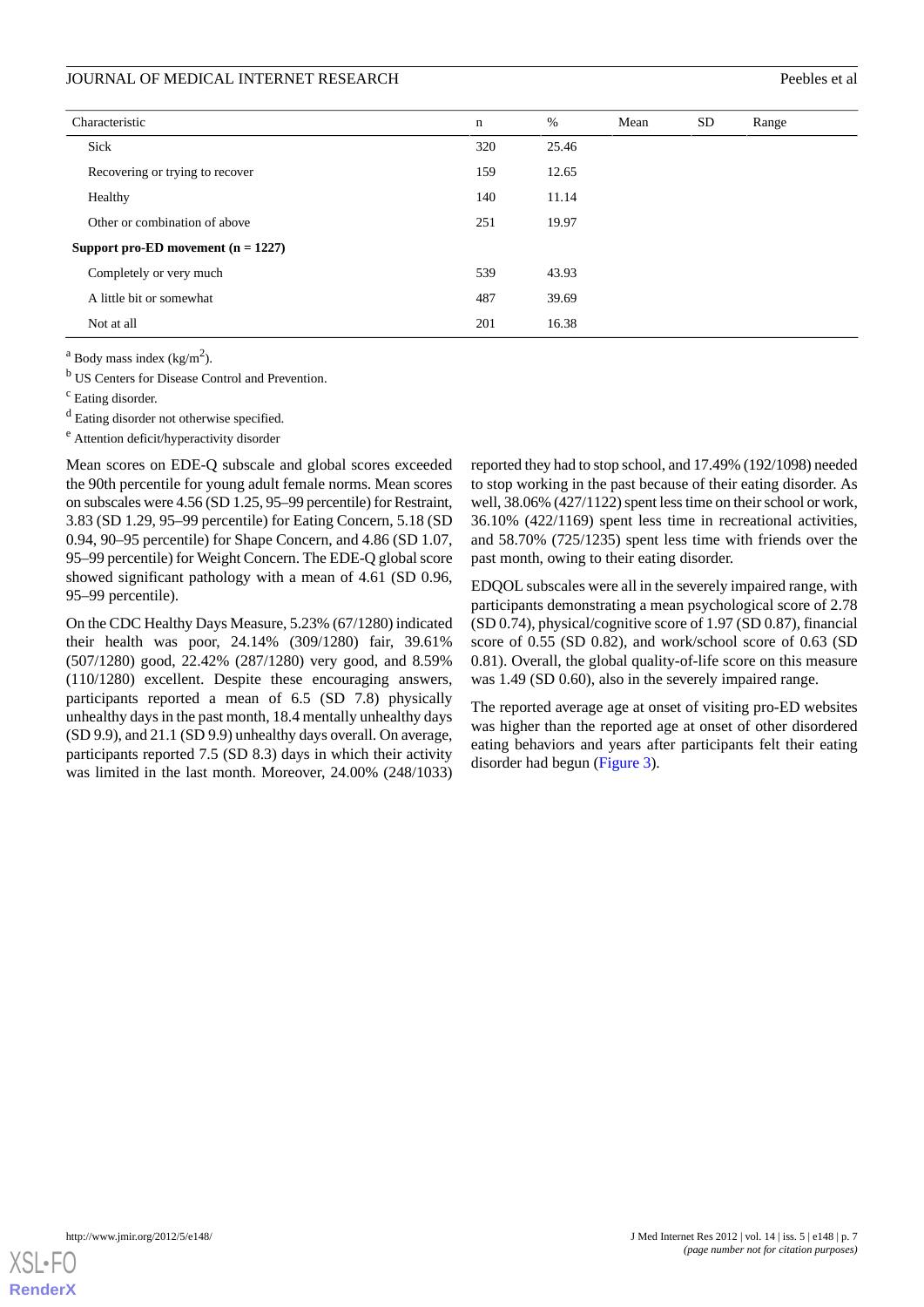<span id="page-7-0"></span>**Figure 3.** Self-reported age of onset of dieting behaviors and pro-eating disorder (ED) website usage. Mean age of onset of ED-related activities indicated by center horizontal bar, with vertical standard deviation error bars. Horizontal dashed line represents mean onset of pro-ED usage.



# **Website Usage**

When asked from which sources they obtained the most eating disorder information in the last 30 days, 86.65% (1077/1243) of participants reported a website, either pro-ana (611/1243, 49.16%), pro-mia (4.42%, 55/1243), pro-recovery (44/1243, 3.54%), or a general health website (27/1243, 2.17%), and the Internet in general (340/1243, 27.35%). Only a few (39/1243, 3.14%) reported consulting books, and only 1.21% (15/1243) reported consulting physicians. The dominance of the Internet for this population was not surprising, given that 35.73%

(453/1268) spent more than 4 hours on the Internet daily, 34.94% (443/1268) spent 2–4 hours each day, and 23.11% (293/1268) spent 1–2 hours each day. Only 6.23% (79/1268) spent less than 1 hour on the Internet daily.

Most participants learned about pro-ED sites by chance (403/1228, 32.82%) or by reading about them (308/1228, 25.08%). A third (466/1269, 36.72%) indicated that they had visited a pro-recovery site in the past 30 days, and 62.20% (790/1270) had ever visited such a site. [Table 2](#page-8-0) presents additional details regarding the online activities and feelings of this population about pro-ED and pro-recovery websites.

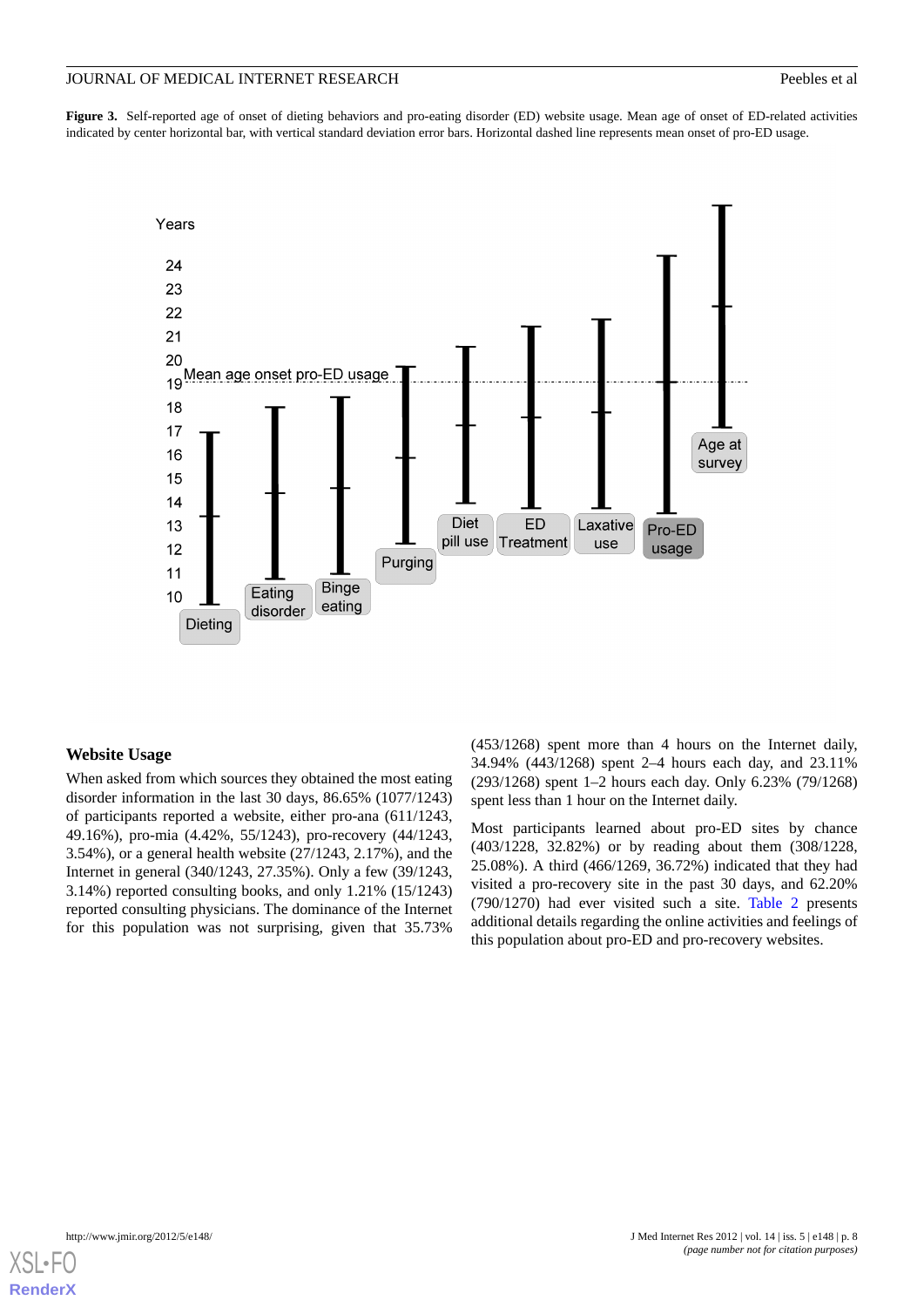<span id="page-8-0"></span>Table 2. Online activities and feelings of the study overall population on pro-eating disorder (pro-ED) websites and of the subgroup using pro-recovery websites.

|                                                                                           | Pro-ED websites |       |            | Pro-recovery websites |      |           |
|-------------------------------------------------------------------------------------------|-----------------|-------|------------|-----------------------|------|-----------|
|                                                                                           | $\mathbf n$     | $\%$  | Mean (SD)  | $\mathbf n$           | $\%$ | Mean (SD) |
| <b>Reported activities or feelings</b>                                                    |                 |       |            |                       |      |           |
| Age first visited (years)                                                                 | 1218            |       | 18.9(5.5)  | 735                   |      | 19.3(4.8) |
| Hours/week in last 30 days                                                                | 1147            |       | 10.5(18.2) | 681                   |      | 2.3(6.8)  |
| Have their own site                                                                       | 212             | 17.24 |            | 42                    | 5.7  |           |
| Felt supported by website in last 30 days                                                 | $n = 1210$      |       |            | $n = 692$             |      |           |
| Extremely                                                                                 | 351             | 29.01 |            | 46                    | 6.6  |           |
| Very                                                                                      | 385             | 31.82 |            | 66                    | 9.5  |           |
| Somewhat                                                                                  | 254             | 20.99 |            | 151                   | 21.8 |           |
| A little                                                                                  | 115             | 9.50  |            | 183                   | 26.4 |           |
| Not at all                                                                                | 105             | 8.68  |            | 246                   | 35.5 |           |
| Found a community like self on website                                                    | $n = 1220$      |       |            | $n = 705$             |      |           |
| Completely                                                                                | 412             | 33.77 |            | 59                    | 8.4  |           |
| Very much                                                                                 | 335             | 27.46 |            | 78                    | 11.1 |           |
| Somewhat                                                                                  | 201             | 16.48 |            | 116                   | 16.5 |           |
| A little                                                                                  | 152             | 12.46 |            | 203                   | 28.8 |           |
| Not at all                                                                                | 120             | 9.84  |            | 249                   | 35.3 |           |
| Most important reason for accessing site in last 30<br>days                               | $n = 1211$      |       |            | $n = 658$             |      |           |
| Motivation for weight loss                                                                | 447             | 36.91 |            | 89                    | 13.5 |           |
| Weight loss tips                                                                          | 192             | 15.85 |            | 54                    | 8.2  |           |
| Meeting people                                                                            | 63              | 5.20  |            | 13                    | 2.0  |           |
| Tips on hiding eating disorder                                                            | 48              | 3.96  |            | 32                    | 4.9  |           |
| Curiosity                                                                                 | 95              | 7.84  |            | 220                   | 33.4 |           |
| Support                                                                                   | 318             | 26.26 |            | 190                   | 28.9 |           |
| Help with recovery                                                                        | 2               | 0.17  |            | 22                    | 3.3  |           |
| <b>Activity at sites</b>                                                                  | $n = 1289$      |       |            | $n = 790$             |      |           |
| Read posts                                                                                | 1120            | 86.89 |            | 534                   | 67.6 |           |
| Visited chat room                                                                         | 307             | 23.82 |            | 89                    | 11.3 |           |
| Posted messages                                                                           | 696             | 54.00 |            | 167                   | 21.1 |           |
| Read diaries or blogs                                                                     | 913             | 70.83 |            | 358                   | 45.3 |           |
| Created my own diary or blog                                                              | 433             | 33.59 |            | 86                    | 10.9 |           |
| Learned about weight loss methods                                                         | 789             | 61.21 |            | 218                   | 27.6 |           |
| Learned about diet pills, laxatives, or weight loss<br>supplements                        | 621             | 48.18 |            | 197                   | 24.9 |           |
| Learned about places to purchase new diet pills,<br>laxatives, or weight loss supplements | 294             | 22.81 |            | 80                    | 10.1 |           |
| Post-website use activity                                                                 |                 |       |            | $n = 790$             |      |           |
| Changed eating habits                                                                     | 671             | 54.55 |            | 137                   | 18.6 |           |
| Used new diet pills, laxatives, or weight loss sup-<br>plements in past 30 days           | 210             | 17.21 |            | 37                    | 5.2  |           |
| Used new diet pills, laxatives, or weight loss sup-<br>plements ever                      | 454             | 37.09 |            | 128                   | 17.9 |           |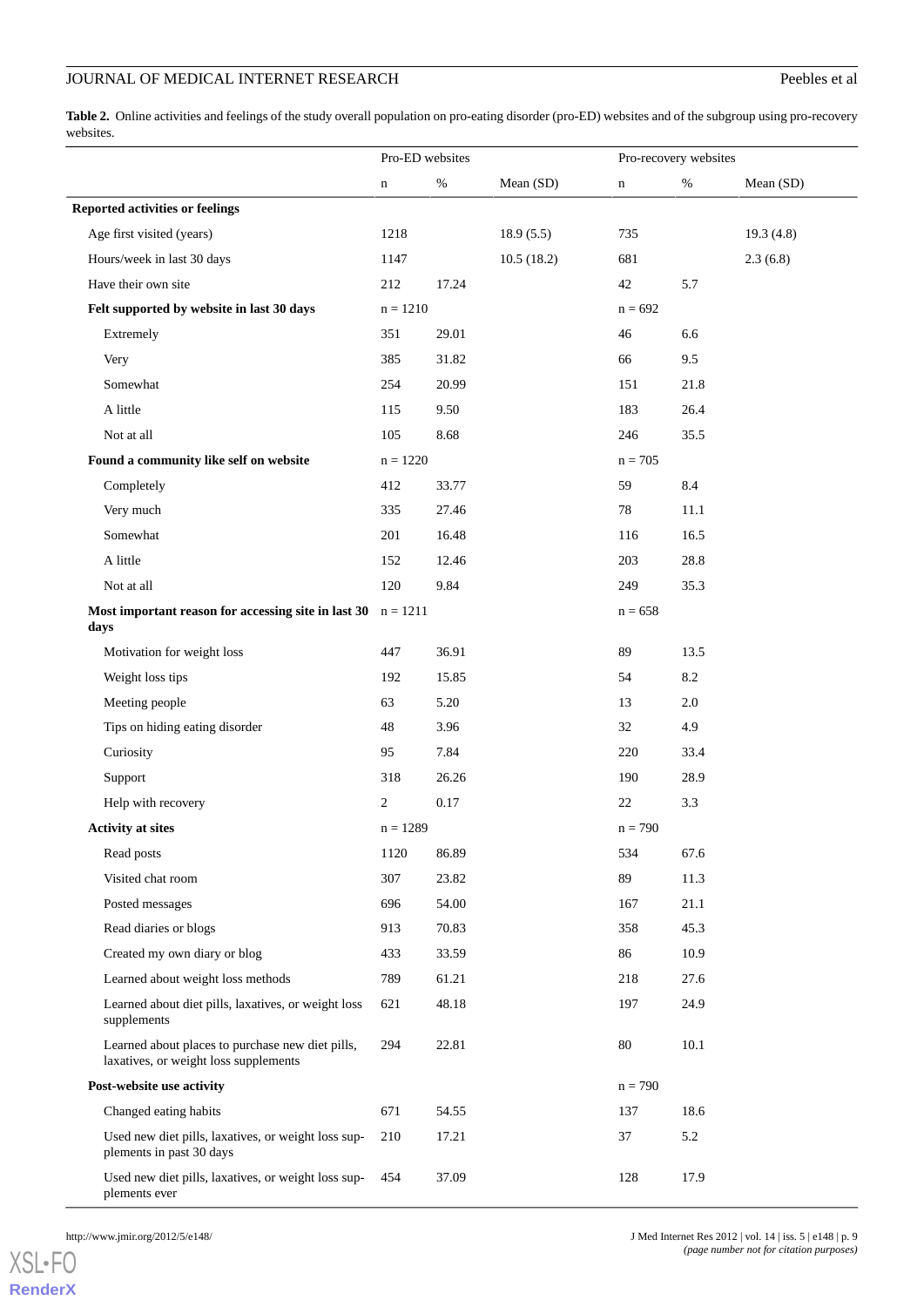|                                                                                   |                                                    | Pro-ED websites |       |             | Pro-recovery websites |      |             |
|-----------------------------------------------------------------------------------|----------------------------------------------------|-----------------|-------|-------------|-----------------------|------|-------------|
|                                                                                   |                                                    | n               | %     | Mean $(SD)$ | $\mathbf n$           | %    | Mean $(SD)$ |
|                                                                                   | New weight loss or purging methods in past 30 days | 391             | 32.26 |             | 99                    | 13.6 |             |
|                                                                                   | New weight loss or purging methods ever            | 748             | 60.86 |             | 224                   | 30.7 |             |
|                                                                                   | Self-harm in past 30 days                          | 68              | 5.60  |             | 40                    | 5.6  |             |
|                                                                                   | Self-harm ever                                     | 180             | 14.65 |             | 95                    | 12.9 |             |
| Site components that were motivational for continuing eating disorder or recovery |                                                    |                 |       |             |                       |      |             |
|                                                                                   | Photographs and artwork                            | 1097            | 89.70 |             | 426                   | 58.8 |             |
|                                                                                   | Forum postings and chat rooms                      | 1040            | 85.60 |             | 552                   | 77.0 |             |
|                                                                                   | Diet and exercise information                      | 1086            | 89.16 |             | 499                   | 69.3 |             |
|                                                                                   | Diaries, journal entries, and blogs                | 1017            | 83.50 |             | 551                   | 76.3 |             |

### **Website Usage Level and Outcomes**

We grouped participants based on the frequency and duration of pro-ED website usage. Light users  $(n = 199, 16.1\%)$  were those who reported less than 1 month of website usage regardless of frequency, or 1–12 months of usage with a frequency of less than once a month. Heavy users  $(n = 513,$ 

41.5%) were those who used the websites at least daily and had visited them for 12 or more months. All other participants were considered medium users ( $n = 525, 42.4%$ ). Mean hours/week of website usage were 3.02 (SD 4.8), 7.8 (SD 12.8), and 16.1 (SD 23.7, *P* < .001) for light, medium, and heavy users, respectively. Differences between groups in outcomes are presented in [Table 3](#page-10-0).

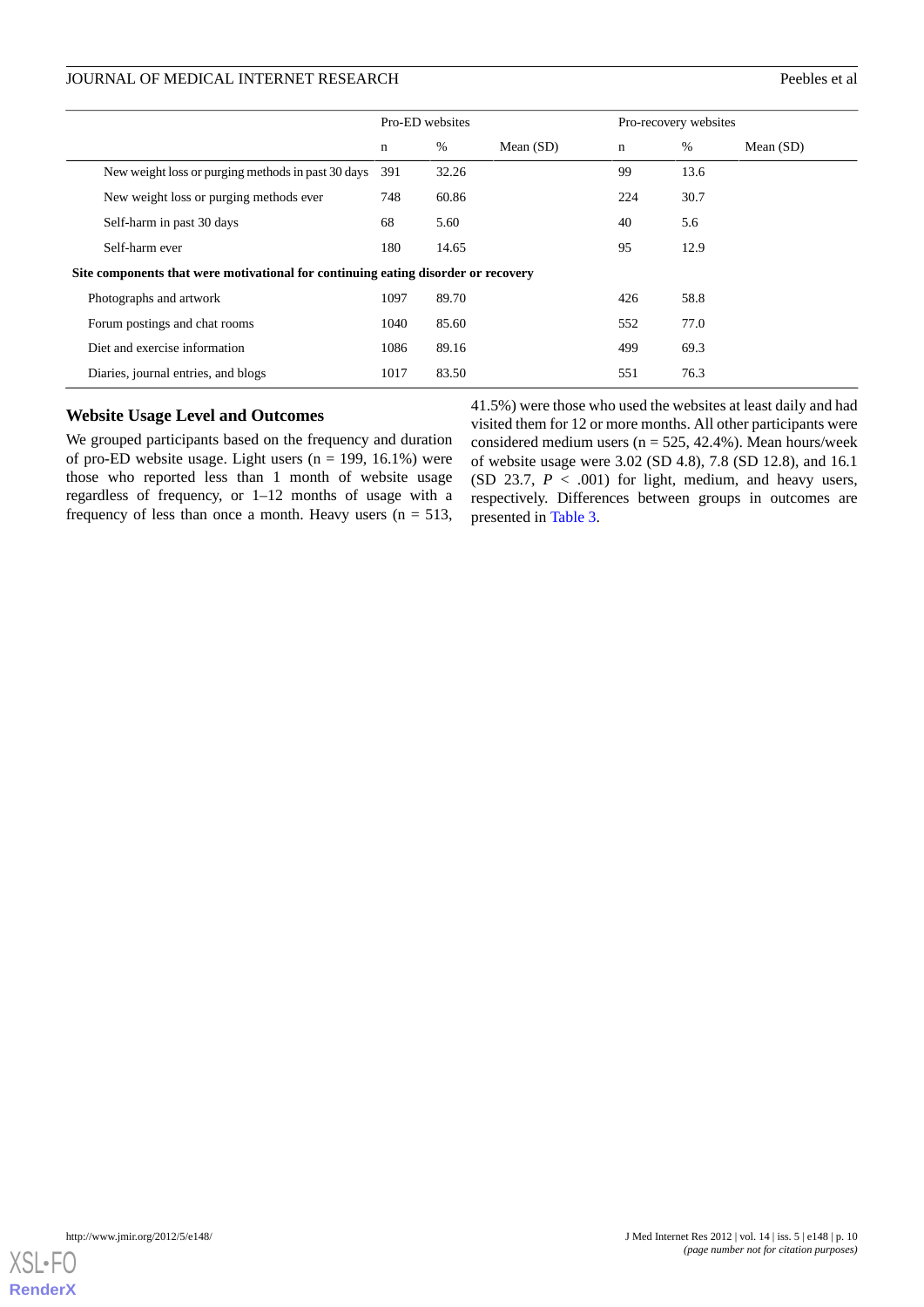<span id="page-10-0"></span>**Table 3.** Pro-eating disorder (pro-ED) website usage and associated eating disorder activities and outcomes.

| Characteristic                                               | Total         | Light<br>$(n = 199)$     | Medium<br>$(n = 525)$ | Heavy<br>$(n = 513)$ | $\chi^2/F$         | df             | $P$ value    |
|--------------------------------------------------------------|---------------|--------------------------|-----------------------|----------------------|--------------------|----------------|--------------|
| Age at survey (years), mean                                  | 22.0          | 23.1                     | 22                    | 21.6                 | 6.1 <sup>a</sup>   | $\overline{2}$ | .008         |
| Current % median body weight, mean                           | 101.9         | 106.3                    | 101.4                 | 100.5                | $3.5^{\rm b}$      | $\overline{c}$ | .006         |
| <b>Eating Disorder Examination Questionnaire score, mean</b> |               |                          |                       |                      |                    |                |              |
| Restraint                                                    | 4.56          | 3.86                     | 4.55                  | 4.86                 | $50.4^\mathrm{c}$  | 2              | $\leq 0.01$  |
| Eating concerns                                              | 3.83          | 3.24                     | 3.71                  | 4.17                 | $43.8^\circ$       | $\overline{c}$ | $\leq 0.01$  |
| Shape concerns                                               | 5.18          | 4.65                     | 5.15                  | 5.4                  | 49.1 <sup>c</sup>  | 2              | $\leq 0.01$  |
| Weight concerns                                              | 4.86          | 4.27                     | 5.82                  | 5.13                 | $51.6^c$           | 2              | $\leq 0.01$  |
| Global                                                       | 4.61          | $\overline{\mathcal{A}}$ | 4.56                  | 4.89                 | $69.2^{\circ}$     | $\overline{c}$ | $\leq 0.01$  |
| Healthy days (in last 30 days)                               |               |                          |                       |                      |                    |                |              |
| Overall health poor $(n = 1280)$                             | 67(5.23%)     | 4.5                      | 3.8                   | 7.2                  | $29.2^{\circ}$     | 8              | $\leq 0.01$  |
| Overall health excellent $(n = 1280)$                        | 110 (8.59%)   | 14.1                     | 9                     | 6.4                  | $29.2^{\circ}$     | 8              | $\leq 0.01$  |
| Unhealthy physical days, mean                                | 6.5           | 5.3                      | 5.8                   | 7.7                  | $11.2^{\circ}$     | $\overline{c}$ | $\leq 0.01$  |
| Unhealthy mental days, mean                                  | 18.4          | 16.6                     | 17.6                  | 20                   | $11.2^{\circ}$     | 2              | $\leq 0.01$  |
| Sum unhealthy days, mean                                     | 21.1          | 19.1                     | 20.4                  | 22.6                 | $11.2^{\circ}$     | 2              | $\leq 0.01$  |
| Days of limited activities, mean                             | 7.5           | 7                        | 7.1                   | 8.3                  | 3.0 <sup>d</sup>   | $\overline{c}$ | .05          |
| <b>Eating Disorder Quality of Life score, mean</b>           |               |                          |                       |                      |                    |                |              |
| Psychological                                                | 2.78          | 2.43                     | 2.74                  | 2.95                 | $39.0^{\circ}$     | 2              | $\leq 0.01$  |
| Physical                                                     | 1.97          | 1.60                     | 1.92                  | 2.17                 | $33.7^{\circ}$     | 2              | $\leq 0.01$  |
| Financial                                                    | 0.55          | 0.47                     | 0.49                  | 0.64                 | $5.3^{\mathrm{a}}$ | $\sqrt{2}$     | .005         |
| Work/school                                                  | 0.63          | 0.43                     | 0.59                  | 0.76                 | $13.1^\circ$       | 2              | $\leq 0.01$  |
| Total                                                        | 1.50          | 1.25                     | 1.45                  | 1.64                 | $34.7^\circ$       | 2              | $\leq 0.01$  |
| Amenorrhea ( $n = 1082$ )                                    | 367 (33.92%)  | 25.1                     | 28.7                  | 42.4                 | $29.2^{\circ}$     | 4              | $\leq 0.01$  |
| Low bone mineral density ( $n = 1183$ )                      | 110 (9.30%)   | 8.9                      | 8.7                   | $10.1\,$             | .574               | $\overline{c}$ | .750         |
| Age started dieting (years), mean                            | 13.3          | 14.3                     | 13.5                  | 12.6                 | $16.7^{\circ}$     | $\overline{c}$ | $\leq 0.01$  |
| Age eating disorder began (years), mean                      | 14.3          | 14.7                     | 14.6                  | 13.9                 | $4.2^b$            | $\overline{c}$ | .015         |
| Disease duration (years), mean                               | 7.6           | 8.1                      | 7.5                   | 7.6                  | .564               | $\overline{c}$ | .569         |
| History of eating disorder treatment ( $n =$<br>1291)        | 419 (32.46%)  | 23.6                     | 28.0                  | 39.2                 | $22.5^{\circ}$     | $\overline{c}$ | $\leq 0.01$  |
| History of hospitalization ( $n = 1253$ )                    | 170 (13.57%)  | 6.6                      | 12.3                  | 17.3                 | $15.1^\circ$       | $\overline{c}$ | .001         |
| Age first binged (years), mean                               | 14.5          | 14.7                     | 14.5                  | 14.5                 | .238               | $\sqrt{2}$     | .788         |
| <b>Binge eating</b>                                          |               |                          |                       |                      |                    |                |              |
| Last 30 days $(n = 1271)$                                    | 843 (66.33%)  | 66                       | 66.5                  | 65.8                 | .051               | $\overline{2}$ | .975         |
| Ever $(n = 1272)$                                            | 1068 (83.96%) | 80.2                     | 81.1                  | 88.3                 | $12.4^{\rm a}$     | $\overline{c}$ | $.002\,$     |
| Age first purged (years), mean                               | 15.9          | 16.4                     | 16.2                  | 15.6                 | $4.5^{\rm b}$      | $\sqrt{2}$     | $.012\,$     |
| <b>Purging</b>                                               |               |                          |                       |                      |                    |                |              |
| Last 30 days $(n = 1251)$                                    | 717 (57.31%)  | 48.5                     | 53.2                  | 65.1                 | $22.3^{\circ}$     | $\overline{c}$ | $\leq 0.01$  |
| Ever $(n = 1269)$                                            | 969 (76.36%)  | 66.3                     | 72.8                  | 84.4                 | $32.9^{\circ}$     | $\sqrt{2}$     | ${\leq}.001$ |

[XSL](http://www.w3.org/Style/XSL)•FO **[RenderX](http://www.renderx.com/)**

http://www.jmir.org/2012/5/e148/ J Med Internet Res 2012 | vol. 14 | iss. 5 | e148 | p. 11 *(page number not for citation purposes)*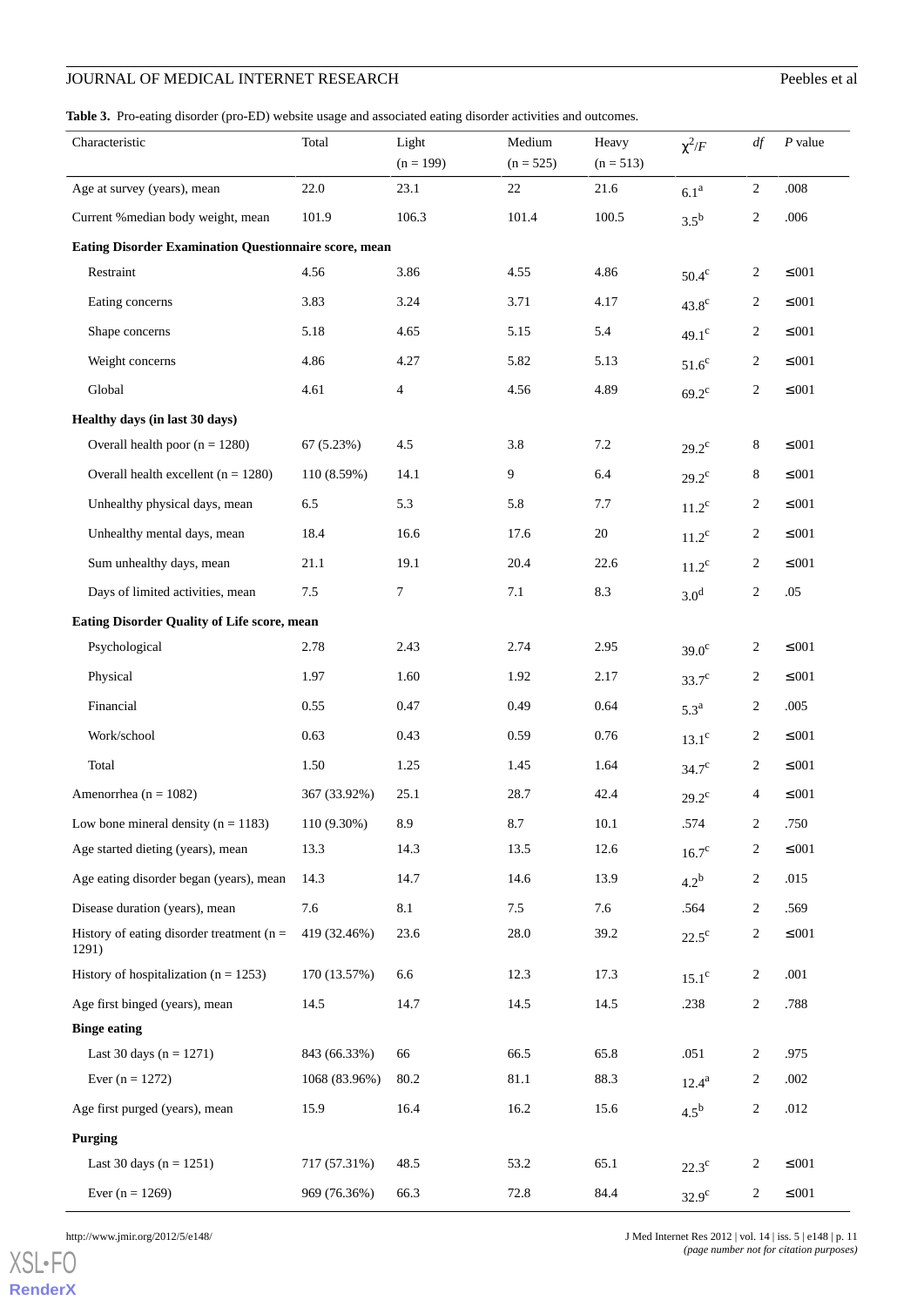| Characteristic                                                                                              | Total        | Light<br>$(n = 199)$ | Medium<br>$(n = 525)$ | Heavy<br>$(n = 513)$ | $\chi^2/F$         | df             | $P$ value    |
|-------------------------------------------------------------------------------------------------------------|--------------|----------------------|-----------------------|----------------------|--------------------|----------------|--------------|
| Age first used laxatives (years), mean                                                                      | 17.6         | 18.4                 | 17.9                  | 17.2                 | 4.3 <sup>b</sup>   | $\mathbf{2}$   | .014         |
| <b>Laxative</b> use                                                                                         |              |                      |                       |                      |                    |                |              |
| Last 30 days ( $n = 1264$ )                                                                                 | 443 (35.05%) | 28.6                 | 32.8                  | 39.8                 | 9.8 <sup>a</sup>   | 2              | .007         |
| Ever $(n = 1273)$                                                                                           | 700 (54.99%) | 45.5                 | 51.5                  | 62.8                 | $22.3^{\circ}$     | 2              | $\leq 0.01$  |
| Age first used diet pills (years), mean                                                                     | 17.1         | 18.2                 | 17.3                  | 16.7                 | $8.4^{\circ}$      | $\overline{2}$ | $\leq 0.01$  |
| Diet pill use                                                                                               |              |                      |                       |                      |                    |                |              |
| Last 30 days ( $n = 1270$ )                                                                                 | 551 (43.66%) | 22.7                 | 42.1                  | 53.6                 | $55.8^{\circ}$     | 2              | $\leq 0.01$  |
| Ever $(n = 1271)$                                                                                           | 917 (72.15%) | 53.5                 | 72.0                  | 79.7                 | 48.9 <sup>c</sup>  | 2              | $\leq 0.01$  |
| Excessive exercise last 30 days ( $n = 1260$ )                                                              | 965 (76.59%) | 68.4                 | 74.5                  | 82.3                 | $18.0^{\circ}$     | 2              | $\leq 0.01$  |
| Self-injury                                                                                                 |              |                      |                       |                      |                    |                |              |
| Last 30 days ( $n = 1270$ )                                                                                 | 454 (35.75%) | 26.3                 | 34.0                  | 41.9                 | $16.9^\text{c}$    | 2              | $\leq 0.01$  |
| Ever $(n = 1271)$                                                                                           | 988 (77.73%) | 66.2                 | 76.7                  | 83.0                 | $23.8^\mathrm{c}$  | 2              | $\leq 0.01$  |
| Age first visited a pro-ED site (years),<br>mean                                                            | 18.9         | 21.3                 | 19.5                  | 17.5                 | $40.5^{\circ}$     | 2              | $\leq 0.01$  |
| Eating-disordered activity at sites                                                                         |              |                      |                       |                      |                    |                |              |
| Learned about weight loss methods (n 789 (61.21%)<br>$= 1289$                                               |              | 61.3                 | 66.5                  | 61.6                 | 3.2                | 2              | .200         |
| Learned about diet pills or laxatives (n 621 (48.18%)<br>$= 1289$                                           |              | 35.7                 | 52                    | 53.6                 | 19.8 <sup>c</sup>  | 2              | $\leq 0.01$  |
| Learned about places to purchase new<br>diet pills, laxatives, or weight loss<br>supplements ( $n = 1289$ ) | 294 (22.81%) | 15.1                 | 22.5                  | 28.1                 | $14.1^\circ$       | $\overline{c}$ | .001         |
| Post-website use activity resulting from visiting pro-ED websites                                           |              |                      |                       |                      |                    |                |              |
| Eating habits have changed $(n = 1230)$ 671 (54.55%)                                                        |              | 40.3                 | 58.2                  | 56.1                 | $19.3^{\circ}$     | 2              | $\leq 0.01$  |
| Used new diet pills, laxatives, or<br>weight loss supplements in past 30 days<br>$(n = 1220)$               | 210 (17.21%) | 6.2                  | 17.5                  | 20.9                 | $21.8^{\circ}$     | 2              | $\leq 0.01$  |
| Used new diet pills, laxatives, or<br>weight loss supplements ever $(n =$<br>1224)                          | 454 (37.09%) | 17.9                 | 34.3                  | 46.9                 | 54.0 <sup>c</sup>  | 2              | $\leq 0.01$  |
| Used new weight loss or purging<br>methods in past 30 days ( $n = 1212$ )                                   | 391 (32.26%) | 28.4                 | 34.6                  | 31.3                 | 2.7                | $\overline{2}$ | .253         |
| Used new weight loss or purging<br>methods ever $(n = 1229)$                                                | 748 (60.86%) | 45.1                 | 64                    | 63.4                 | $23.6^{\circ}$     | 2              | $\leq 0.01$  |
| Self-harm in past 30 days $(n = 1214)$                                                                      | 68 (5.60%)   | 1.6                  | 5.4                   | 7.1                  | 8.1 <sup>b</sup>   | 2              | .017         |
| Self-harm ever $(n = 1229)$                                                                                 | 180 (14.65%) | 6.6                  | 13                    | 19.1                 | $19.6^{\circ}$     | 2              | ${\leq}.001$ |
| Host own pro-ED website $(n = 1230)$                                                                        | 212 (17.24%) | 3.6                  | 11.9                  | 27.8                 | $76.1^\circ$       | 2              | ${\leq}.001$ |
| Completely support pro-ED $(n = 1227)$                                                                      | 329 (26.81%) | 7.3                  | $25\,$                | 36.1                 | 135.8 <sup>c</sup> | 8              | ${\leq}.001$ |

 ${}^{a}P$  < .01; in analysis of variance (ANOVA) testing: post hoc differences between light and medium and light and heavy.

<sup>b</sup> $P$  < .05; in ANOVA testing: post hoc differences between light and heavy for % median body weight and age when first used laxatives to control weight, between medium and heavy for age when eating disorder began; between light and heavy and medium and heavy for age at first purge.

 $c$  P  $\leq$  .001; in ANOVA testing: post hoc differences between all groups for all Eating Disorder Examination Questionnaire scores, Eating Disorder Quality of Life (EDQOL) psychological, physical, and total scores, age started dieting, and age first used pro-ED sites; between light and medium and light and heavy for age first used diet pills; between heavy and light and heavy and medium for EDQOL financial and work/school subscores, and unhealthy physical, mental, and sum days.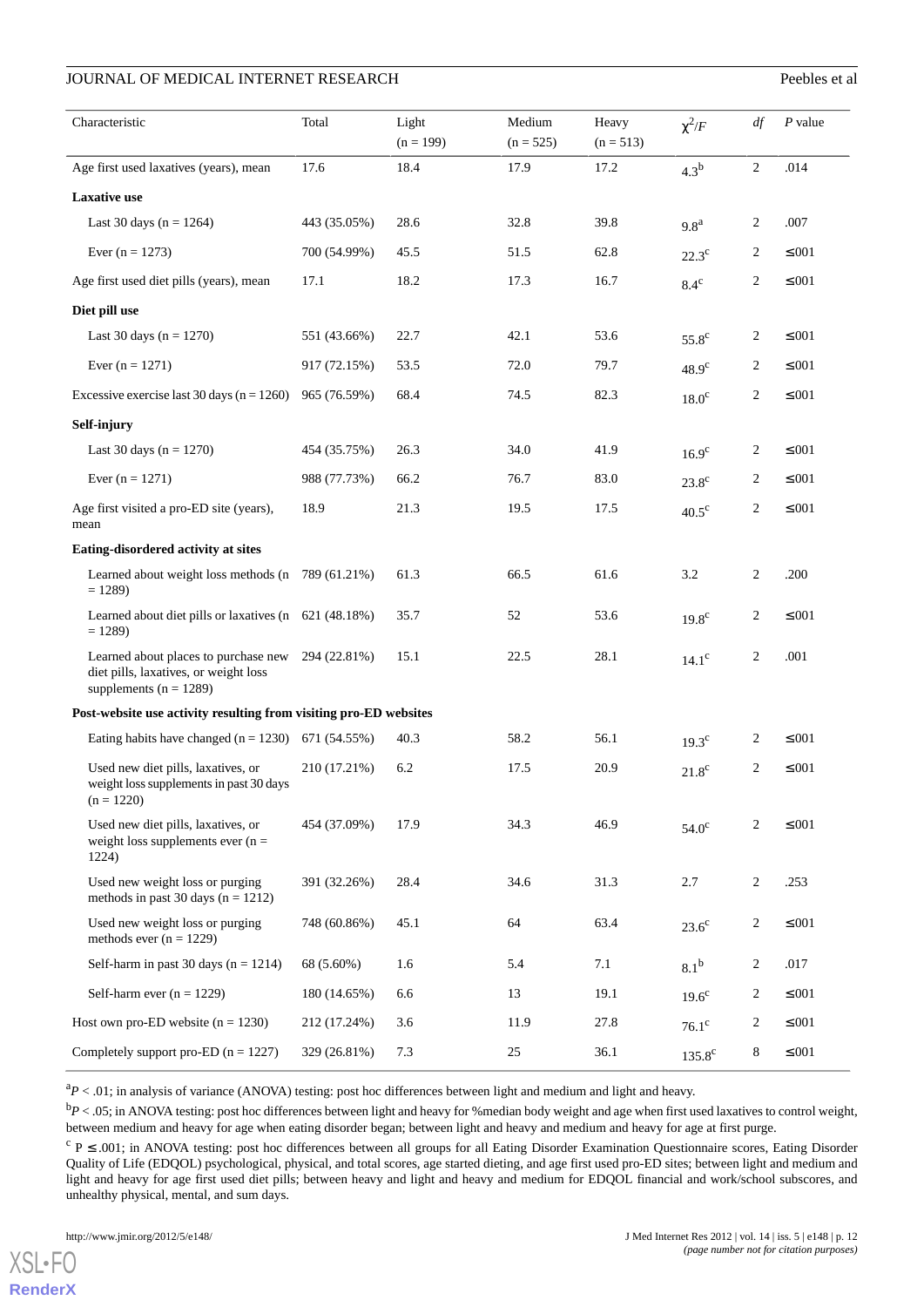### **Predictors of Disordered Eating and Quality of Life Impairment**

To estimate models predicting EDE-Q and EDQOL global scores, we first examined colinearity among the variables of interest. Age and duration of disease were strongly and significantly correlated  $(r = .76)$ , as were % median body weight and % median BMI at highest  $(r = .74)$  and lowest  $(r = .77)$ weights. While other variables were correlated, no others were at the point of colinearity. Therefore, we entered age, %median body weight, level of pro-ED website usage, and EDE-Q and EDQOL global scores into our multivariate models.

Significant predictors of EDE-Q scores were EDQOL global score (beta = .56,  $P < .001$ ) and higher pro-ED usage level (beta  $=$  .19, *P* < .001), predicting 40% of the variance ( $F_{4,1116}$ = 185.2, *P*< .001). Significant predictors of EDQOL scores were EDE-Q scores (beta = .59,  $P < .001$ ) and age (beta = -.07,  $P < .005$ ), while pro-ED usage level was not significant (beta = .04,  $P =$ .13). This variable set explained 38% of the variance in EDQOL scores  $(F_{4,1116} = 167.4, P < .001)$ .

# *Discussion*

This was the largest and most comprehensive study of adult pro-ED website visitors to date. Most are normal-weight young women, who report multiple extreme weight control behaviors, yet have never been in formal eating disorder treatment. This study challenges presumptions about both pro-ED website users and eating disordered individuals in general.

Our results show a clear association between the level of pro-ED website usage and both disordered eating and quality of life. Pro-ED website usage remains an important predictor of EDE-Q scores even when other commonly reported predictors are considered. Heavy users of pro-ED websites differ significantly from light users; of particular concern are those who spend, on average, around 16 hours per week on these websites. More website usage was strongly associated with higher levels of disordered eating on the EDE-Q and more severe impairment on the EDQOL. Usage level was also incrementally associated with younger age at dieting onset, various disordered eating behaviors, and most harmful post-website use activities, such as diet pill use, weight loss techniques, or self-injury. Nearly a third of heavy website users hosted their own pro-ED website and supported pro-ED as a movement. Website usage was also strongly associated with treatment and hospitalization rates. This was a cross-sectional study, so causality cannot be inferred and may simply reflect the degree of illness in heavy website users. However, the reported average age at onset of visiting pro-ED websites was higher than the reported age at onset of other disordered eating behaviors, and years after participants felt their eating disorder had begun. This suggests a disease progression in which website visitation is a later consequence, and not an earlier cause.

These participants differ from the media's typical image of underweight teenaged pro-ED users, as over half of participants had been overweight or obese, and a fifth were overweight or obese at the time of the survey. Participants displayed high levels of eating disorder pathology and impaired quality of life

on validated measures, consistent with those previously reported for homogeneous populations of more strictly defined anorexia nervosa patients [\[14](#page-14-9),[16](#page-14-11)[,18](#page-14-13)]. Pro-ED website users self-reported dangerous behaviors including purging, laxative use, compulsive exercise, and diet pill use. They also reported high levels of eating disorder sequelae and comorbidities, with nearly 50% reporting menstrual irregularities in the last year. Psychiatric diagnoses were prevalent, with 59% reporting depression, 42% anxiety, 52% a history of treatment with psychiatric medication, and over 75% with a history of self-injury.

Despite the high level of pathology and the majority self-diagnosing an eating disorder, only one-third of participants had ever received formal care for their disordered eating. These findings suggest inadequate screening and diagnosis of eating disorders, and that pro-ED website users are seeking support online instead of with a traditional health model. This is a complex phenomenon, and it has been suggested that pro-ED websites may provide a safe, nonjudgmental, and possibly therapeutic interactive environment [\[19](#page-14-14)]. However, they have also been noted to offer advice on managing eating disorders, and may subvert mainstream medical care systems by failing to portray eating disorders as negative conditions requiring professional treatment [\[20](#page-14-15)]. Our finding that treatment was much less common in normal-weight, overweight, or obese participants raises the question of whether disordered eating may be more likely to be missed in normal and overweight populations, and that these individuals in particular may seek online support.

Respondents reported an astonishingly high 21.1 unhealthy days in the past month (a normal value is 6 unhealthy days in the past 30 days, with diabetic people averaging 11, and breast cancer patients averaging 12) [\[15](#page-14-10)]. Participants also had severe levels of impairment on a disease-specific measure, the EDQOL. These results also indicate the need for further prospective study on quality of life and disordered eating, as they appear to be strongly associated.

Online survey methods are new and developing. This comprehensive study design successfully obtained representation from a wide spectrum of websites meeting specific inclusion criteria based on pro-ED content. Engaging website designers and maintainers to incorporate dedicated links to our study allowed us to include over 1200 participants over a relatively short study period. We also assessed participant truthfulness, which allowed us to further improve the quality of data analyzed. Finally, studying participants via the Internet not only offers a population more diverse than many previously reported clinical samples, but also circumvents the ethical problem of inadvertently introducing potentially harmful website content to a population previously naïve to pro-ED sites.

This study has some important limitations. First, respondents were queried about activities that began many years prior to the study, rendering the possibility of recall bias. Second, this was a convenience sample of users who chose to participate, potentially resulting in a selection bias. Third, all online surveys are limited by an inability to meet with participants to verify responses, although prior studies have noted that truthfulness is actually increased using online survey tools when discussing

 $XS$ -FO **[RenderX](http://www.renderx.com/)**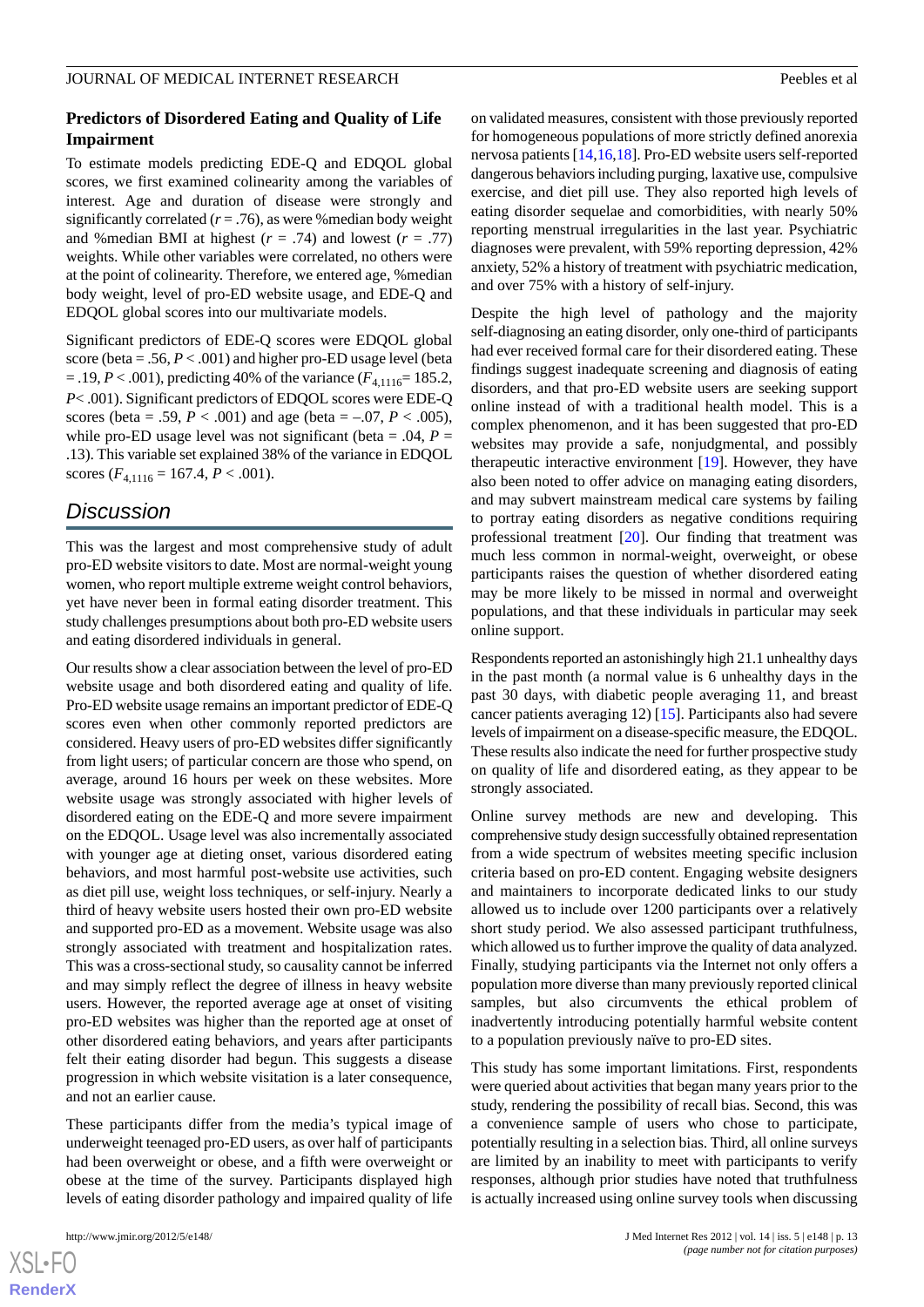sensitive topics [\[21](#page-14-16)]. Fourth, our survey design did not involve a method of access control and thus could have had duplicate responses from the same IP address. Finally, because so few respondents had received treatment, it is possible that the participants underreported or had not yet identified some medical outcomes.

These findings highlight the need to consider the Internet more often as a vehicle for intervention and study, as it offers easy accessibility to users. If appropriate and helpful interventions are developed, they have the potential to reach many people beyond traditional treatment center walls. Users of pro-ED content websites visit them not just for motivation for weight loss or specific dieting tips, but also for emotional support. Pro-recovery websites do not resonate as well with these users, indicating that the medical community needs to listen to online health seekers to determine whether there are self-help sites or educational modules that this population would find meaningful.

Websites with pro-ED content may play both supportive and harmful roles for those struggling with disordered eating. While the content of these sites may affect the eating behaviors of website visitors, the extent of website usage appears to have a more central role in eating behaviors, weight concerns, and quality of life. Moreover, these findings confirm that many with significantly disordered eating, medical complications, psychiatric comorbidity, and severely impaired quality of life are not accessing traditional care and do not fit conventional eating disorder models. They seek support from a Web-based peer group, which poses both potential harms and opportunities for interventions within these online communities. It is critical that future studies comprehensively address possibilities for intervention and improved relationships with these forums, in order to advance our treatment and screening procedures into an online age.

# **Acknowledgments**

Access to data: Rebecka Peebles had full access to all the data in the study and takes responsibility for the integrity of the data and the accuracy of the data analysis. The authors are prepared to provide the data and will cooperate fully in obtaining and providing the data on which the paper is based for examination by the editors or their assignees.

Funding: Rebecka Peebles received funding from the Pediatric Research Fund at Stanford University School of Medicine. Jenny Wilson received funding from the Medical Scholars Research Program through Stanford University School of Medicine for her research. James Lock received funding from the National Institutes of Health K24 mechanism. No sponsor had any role in the design and conduct of the study; collection, management, analysis, and interpretation of the data; and preparation, review, or approval of the manuscript.

Previous presentation: The authors certify that the manuscript represents valid work and that neither this manuscript nor one with substantially similar content under their authorship has been published or is being considered for publication elsewhere.

Other contributors: The authors wish to thank all participants and website maintainers who participated in our study. We also wish to thank all research assistants at the Stanford WEIGHT Lab for their assistance in data collection and coding. Finally, we wish to thank Scott Engel, PhD, at the Department of Psychology, North Dakota State University, Fargo, ND, USA, for use of the EDQOL, and Christopher Fairburn, DM, Department of Psychiatry, University of Oxford, England, for use of the EDE-Q.

# **Authors' Contributions**

Rebecka Peebles was involved in all components of this study including conception, design, data acquisition and interpretation, drafting, revising and approval of the manuscript, and the integrity of the work as a whole. Jenny Wilson was involved in the conception, design, data acquisition and interpretation, and drafting, revising, and approval of the manuscript. Dina Borzekowski was involved in the conception and design, analysis and interpretation of data, drafting and critically revising the manuscript, supervision, and approval of the published version. Kristina Hardy was involved in conception and design, analysis and interpretation of data, manuscript revision, and approval of the final version. James Lock was involved in the project conception and design, analysis and interpretation of data, critical revision, supervision, and approval of the final version. Julia Mann was involved in the conception and design, acquisition of data, analysis and interpretation of data, drafting the manuscript, and approval of the final version. Iris Litt was involved in the study conception and design, interpretation and analysis of data, critical revision of the manuscript, supervision, and approval of the final version.

# <span id="page-13-0"></span>**Conflicts of Interest**

None declared.

# **Multimedia Appendix 1**

Online survey. Note: The survey was one continuous online page.

[[PDF File \(Adobe PDF File\), 103KB-Multimedia Appendix 1](https://jmir.org/api/download?alt_name=jmir_v14i5e148_app1.pdf&filename=99393b3037832b3411c179cf77df6dc6.pdf)]

#### **References**

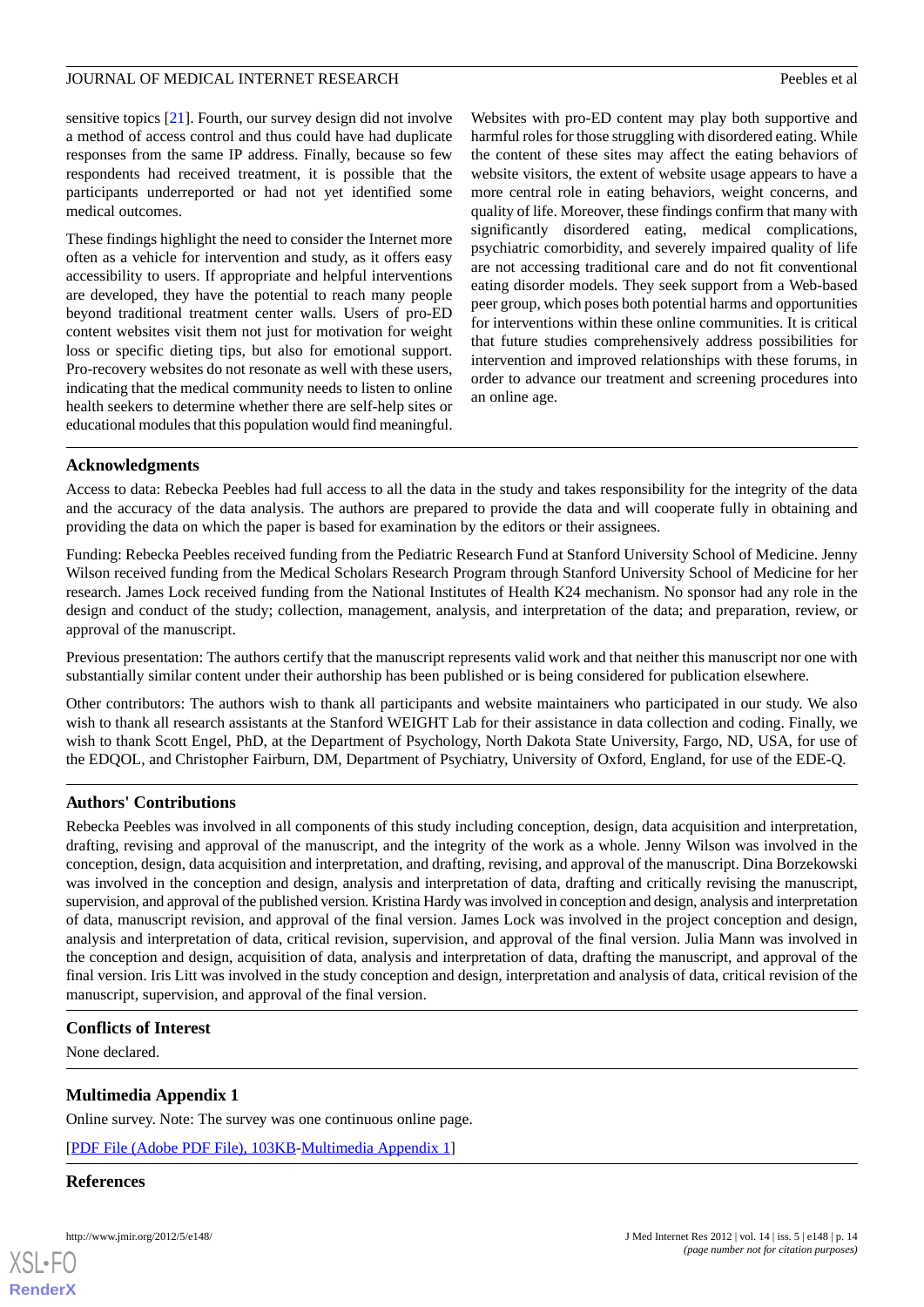- <span id="page-14-0"></span>1. Wilson JL, Peebles R, Hardy KK, Litt IF. Surfing for thinness: a pilot study of pro-eating disorder Web site usage in adolescents with eating disorders. Pediatrics 2006 Dec;118(6):e1635-e1643 [\[FREE Full text\]](http://pediatrics.aappublications.org/cgi/pmidlookup?view=long&pmid=17142493) [doi: [10.1542/peds.2006-1133\]](http://dx.doi.org/10.1542/peds.2006-1133) [Medline: [17142493](http://www.ncbi.nlm.nih.gov/entrez/query.fcgi?cmd=Retrieve&db=PubMed&list_uids=17142493&dopt=Abstract)]
- <span id="page-14-1"></span>2. Borzekowski DL, Schenk S, Wilson JL, Peebles R. e-Ana and e-Mia: A content analysis of pro-eating disorder Web sites. Am J Public Health 2010 Aug;100(8):1526-1534. [doi: [10.2105/AJPH.2009.172700\]](http://dx.doi.org/10.2105/AJPH.2009.172700) [Medline: [20558807](http://www.ncbi.nlm.nih.gov/entrez/query.fcgi?cmd=Retrieve&db=PubMed&list_uids=20558807&dopt=Abstract)]
- <span id="page-14-3"></span>3. Harshbarger JL, Ahlers-Schmidt CR, Mayans L, Mayans D, Hawkins JH. Pro-anorexia websites: what a clinician should know. Int J Eat Disord 2009 May;42(4):367-370. [doi: [10.1002/eat.20608\]](http://dx.doi.org/10.1002/eat.20608) [Medline: [19040264](http://www.ncbi.nlm.nih.gov/entrez/query.fcgi?cmd=Retrieve&db=PubMed&list_uids=19040264&dopt=Abstract)]
- 4. Borzekowski DL, Bayer AM. Body image and media use among adolescents. Adolesc Med Clin 2005 Jun;16(2):289-313. [doi: [10.1016/j.admecli.2005.02.010\]](http://dx.doi.org/10.1016/j.admecli.2005.02.010) [Medline: [16111619](http://www.ncbi.nlm.nih.gov/entrez/query.fcgi?cmd=Retrieve&db=PubMed&list_uids=16111619&dopt=Abstract)]
- <span id="page-14-2"></span>5. Norris ML, Boydell KM, Pinhas L, Katzman DK. Ana and the Internet: a review of pro-anorexia websites. Int J Eat Disord 2006 Sep;39(6):443-447. [doi: [10.1002/eat.20305](http://dx.doi.org/10.1002/eat.20305)] [Medline: [16721839](http://www.ncbi.nlm.nih.gov/entrez/query.fcgi?cmd=Retrieve&db=PubMed&list_uids=16721839&dopt=Abstract)]
- <span id="page-14-4"></span>6. Abbate Daga G, Gramaglia C, Pierò A, Fassino S. Eating disorders and the Internet: cure and curse. Eat Weight Disord 2006 Jun;11(2):e68-e71. [Medline: [16809973](http://www.ncbi.nlm.nih.gov/entrez/query.fcgi?cmd=Retrieve&db=PubMed&list_uids=16809973&dopt=Abstract)]
- 7. Andrist LC. Media images, body dissatisfaction, and disordered eating in adolescent women. MCN Am J Matern Child Nurs 2003;28(2):119-123. [Medline: [12629318\]](http://www.ncbi.nlm.nih.gov/entrez/query.fcgi?cmd=Retrieve&db=PubMed&list_uids=12629318&dopt=Abstract)
- 8. Csipke E, Horne O. Pro-eating disorder websites: users' opinions. Eur Eat Disord Rev 2007 May;15(3):196-206. [doi: [10.1002/erv.789](http://dx.doi.org/10.1002/erv.789)] [Medline: [17676689](http://www.ncbi.nlm.nih.gov/entrez/query.fcgi?cmd=Retrieve&db=PubMed&list_uids=17676689&dopt=Abstract)]
- <span id="page-14-5"></span>9. Custers K, Van den Bulck J. Viewership of pro-anorexia websites in seventh, ninth and eleventh graders. Eur Eat Disord Rev 2009 May;17(3):214-219. [doi: [10.1002/erv.910\]](http://dx.doi.org/10.1002/erv.910) [Medline: [19142974](http://www.ncbi.nlm.nih.gov/entrez/query.fcgi?cmd=Retrieve&db=PubMed&list_uids=19142974&dopt=Abstract)]
- <span id="page-14-6"></span>10. Jett S, LaPorte DJ, Wanchisn J. Impact of exposure to pro-eating disorder websites on eating behaviour in college women. Eur Eat Disord Rev 2010;18(5):410-416. [doi: [10.1002/erv.1009](http://dx.doi.org/10.1002/erv.1009)] [Medline: [20572210\]](http://www.ncbi.nlm.nih.gov/entrez/query.fcgi?cmd=Retrieve&db=PubMed&list_uids=20572210&dopt=Abstract)
- <span id="page-14-8"></span><span id="page-14-7"></span>11. Bardone-Cone AM, Cass KM. What does viewing a pro-anorexia website do? An experimental examination of website exposure and moderating effects. Int J Eat Disord 2007 Sep;40(6):537-548. [doi: [10.1002/eat.20396](http://dx.doi.org/10.1002/eat.20396)] [Medline: [17525952](http://www.ncbi.nlm.nih.gov/entrez/query.fcgi?cmd=Retrieve&db=PubMed&list_uids=17525952&dopt=Abstract)]
- <span id="page-14-9"></span>12. Harper K, Sperry S, Thompson JK. Viewership of pro-eating disorder websites: association with body image and eating disturbances. Int J Eat Disord 2008 Jan;41(1):92-95. [doi: [10.1002/eat.20408](http://dx.doi.org/10.1002/eat.20408)] [Medline: [17634964](http://www.ncbi.nlm.nih.gov/entrez/query.fcgi?cmd=Retrieve&db=PubMed&list_uids=17634964&dopt=Abstract)]
- <span id="page-14-10"></span>13. MacManus R. ReadWriteWeb. 2006 Jan 9. Latest SNS Numbers: MySpace Streaks Ahead URL: [http://www.](http://www.readwriteweb.com/archives/latest_sns_numb.php) [readwriteweb.com/archives/latest\\_sns\\_numb.php](http://www.readwriteweb.com/archives/latest_sns_numb.php) [accessed 2012-08-23] [\[WebCite Cache ID 6A8fGJ1en](http://www.webcitation.org/

                                    6A8fGJ1en)]
- <span id="page-14-11"></span>14. Fairburn CG, Beglin SJ. Assessment of eating disorders: interview or self-report questionnaire? Int J Eat Disord 1994 Dec;16(4):363-370. [Medline: [7866415](http://www.ncbi.nlm.nih.gov/entrez/query.fcgi?cmd=Retrieve&db=PubMed&list_uids=7866415&dopt=Abstract)]
- <span id="page-14-12"></span>15. Centers for Disease Control and Prevention. USA.gov. 2011 Mar 15. Health-Related Quality of Life (HRQOL): Key Findings URL: [http://www.cdc.gov/hrqol/key\\_findings.htm](http://www.cdc.gov/hrqol/key_findings.htm) [accessed 2011-12-08] [[WebCite Cache ID 63msobxLM](http://www.webcitation.org/

                                    63msobxLM)]
- <span id="page-14-13"></span>16. Engel SG, Wittrock DA, Crosby RD, Wonderlich SA, Mitchell JE, Kolotkin RL. Development and psychometric validation of an eating disorder-specific health-related quality of life instrument. Int J Eat Disord 2006 Jan;39(1):62-71. [doi: [10.1002/eat.20200\]](http://dx.doi.org/10.1002/eat.20200) [Medline: [16345055\]](http://www.ncbi.nlm.nih.gov/entrez/query.fcgi?cmd=Retrieve&db=PubMed&list_uids=16345055&dopt=Abstract)
- <span id="page-14-14"></span>17. Centers for Disease Control and Prevention. USA.gov. 2010 Sep 09. Growth Charts URL:<http://www.cdc.gov/growthcharts/> [accessed 2011-12-08] [\[WebCite Cache ID 63mrvqgNQ\]](http://www.webcitation.org/

                                    63mrvqgNQ)
- <span id="page-14-15"></span>18. Mond JM, Hay PJ, Rodgers B, Owen C, Beumont PJ. Validity of the Eating Disorder Examination Questionnaire (EDE-Q) in screening for eating disorders in community samples. Behav Res Ther 2004 May;42(5):551-567. [doi: [10.1016/S0005-7967\(03\)00161-X\]](http://dx.doi.org/10.1016/S0005-7967(03)00161-X) [Medline: [15033501\]](http://www.ncbi.nlm.nih.gov/entrez/query.fcgi?cmd=Retrieve&db=PubMed&list_uids=15033501&dopt=Abstract)
- <span id="page-14-16"></span>19. Dias K. The Ana Sanctuary: women's pro-anorexia narratives in cyberspace. J Int Womens Stud 2003 Apr;4(2):31-45 [[FREE Full text](http://www.bridgew.edu/soas/jiws/April03/Dias.pdf)]
- 20. Fox N, Ward K, O'Rourke A. Pro-anorexia, weight-loss drugs and the internet: an "anti-recovery" explanatory model of anorexia. Sociol Health Illn 2005 Nov; 27(7): 944-971. [doi: [10.1111/j.1467-9566.2005.00465.x](http://dx.doi.org/10.1111/j.1467-9566.2005.00465.x)] [Medline: [16313524](http://www.ncbi.nlm.nih.gov/entrez/query.fcgi?cmd=Retrieve&db=PubMed&list_uids=16313524&dopt=Abstract)]
- 21. Kam LE, Chismar WG. Online self-disclosure: model for the use of internet-based technologies in collecting sensitive health information. Int J Healthc Technol Manag 2006;7(3-4):218-232. [doi: [10.1504/IJHTM.2006.008433](http://dx.doi.org/10.1504/IJHTM.2006.008433)]

# **Abbreviations**

**BMI:** body mass index **CDC:** Centers for Disease Control and Prevention **EDE-Q:** Eating Disorder Examination Questionnaire **EDQOL:** Eating Disorder Quality of Life **pro-ED:** pro-eating disorder